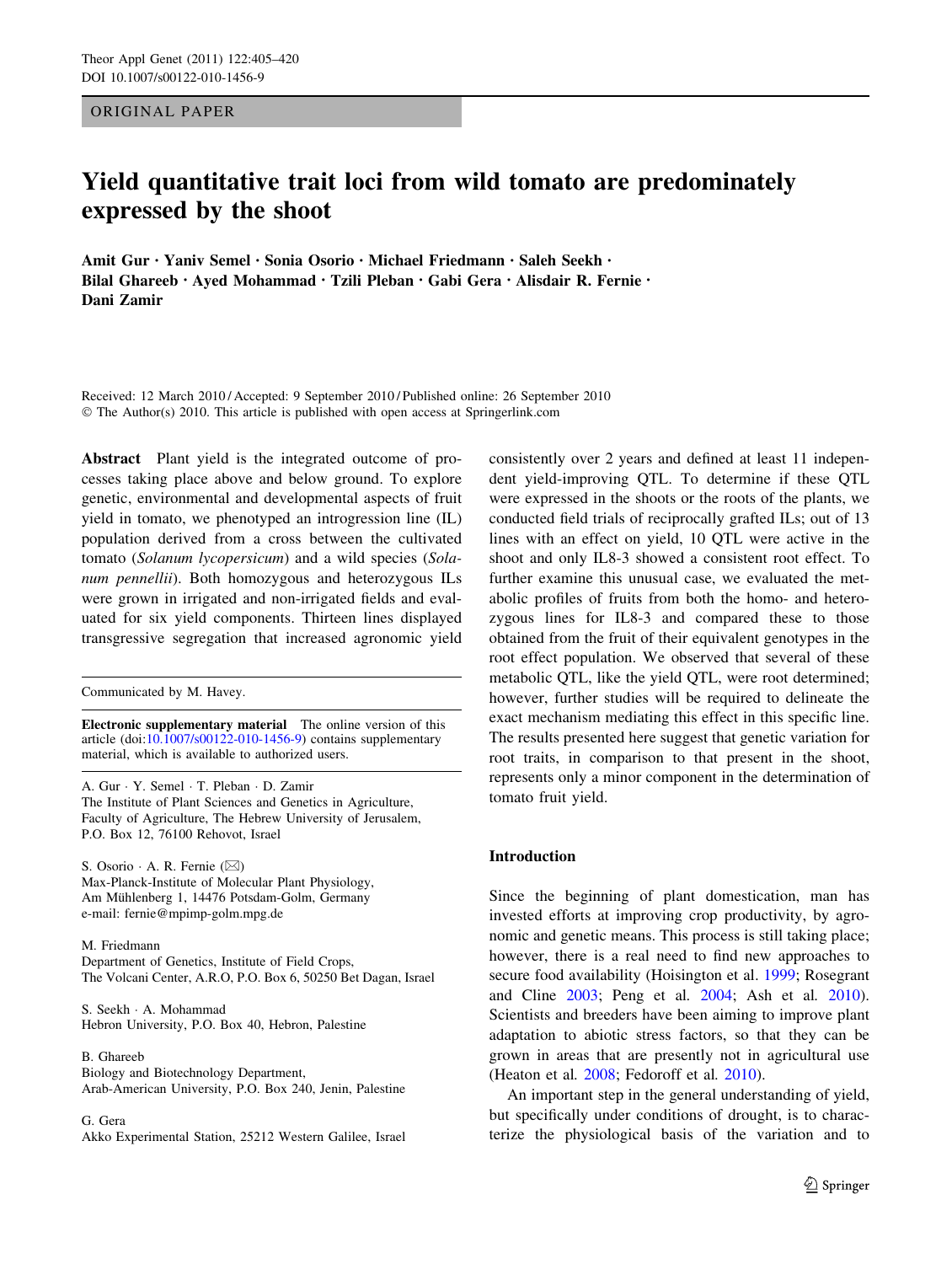determine whether the site of expression of the QTL is in shoots and/or in roots. This can be done by physiological measurements, which are usually performed on the plant canopy; however, when tested in parallel to yield-related traits, such parameters were generally independent of yield values under drought conditions (Mansur et al. [1993](#page-14-0); Teulat et al. [1998](#page-15-0); Specht et al. [2001](#page-15-0)). A grafting strategy can assist in determining whether specific yield QTL are caused by shoot or root traits. Shoot traits are easy to measure, whereas the information available on the genetic control of root traits in the field and their relationship with yield is limited due to the fact that such measurements are complicated and until recently (Janhnke et al. [2009](#page-14-0)) have been exclusively destructive (Tuberosa et al. [2002](#page-15-0)). Even now, such techniques remain prohibitively expensive and are not readily adapted to field evaluation. For this reason, although QTL for root characteristics have been analyzed in several crop species including rice (Champoux et al. [1995;](#page-14-0) Ray et al. [1996;](#page-15-0) Yadav et al. [1997;](#page-15-0) Swarbrick et al. [2008\)](#page-15-0), faba bean (Diaz-Ruiz et al. [2010](#page-14-0)) and maize (Lebreton et al. [1995\)](#page-14-0), they were not characterized under field conditions and thus could not be associated with yield. Some groups have attempted to uncover such an association (Guingo et al. [1998](#page-14-0); Tuberosa et al. [2002\)](#page-15-0); however, the approach used was somewhat limited since they measured root characteristics under greenhouse conditions (hydroponics on the latter), while yield or biomass traits were measured in the field. Although much work has recently been carried out on Arabidopsis, most of this has focused on environmental response of the roots themselves to either toxic metals, nutrients or pathogens (see for example Hoekenga et al. [2006;](#page-14-0) Svistoonoff et al. [2007](#page-15-0)). While biomass has been measured in several studies, the translatability of this data to crop species has by no means been proven.

Yield-associated QTL were previously identified and mapped (Eshed and Zamir [1995\)](#page-14-0), but no attention was paid to the association of these QTL to root or shoot traits. In the present study, we used grafting to directly associate yield to root or shoot traits. Grafting is a well-established technique in many plants, including tomato, and is used for both physiological and genetic characterization of root and shoot interactions (Estañ et al. [2005;](#page-14-0) Van der Merwe et al. [2009\)](#page-15-0). Here, we utilized natural variation derived from the green-fruited wild tomato species Solanum pennellii to investigate the genetic basis of yield, under optimal and drought-stress conditions. An introgression line (IL) population composed of 75 lines, each including a single introgressed genomic region from S. pennellii, such that between lines there was complete representation of the wild-species genome (Eshed and Zamir [1995](#page-14-0); Pan et al. [2000\)](#page-15-0), was grown alongside a second population that was heterozygous for each introgression (Semel et al. [2007](#page-15-0)).

We show here that whole-genome OTL mapping followed by reciprocal grafting of selected lines can lead to the identification and characterization of wild species shoot and root QTL, which improve agricultural yield and provide a preliminary characterization into metabolic factors that may be responsible for the unique observation of a root-expressed QTL. This study differs from that of Estañ et al. ([2009\)](#page-14-0) in that we measured yield QTL under stress as opposed to stress tolerance QTLs.

## Materials and methods

## Plant material and field trials

Whole-genome phenotypic surveys for the yield trait were performed in different field experiments: first in summer 2000, using the 75 ILs and their respective hybrid population (Eshed and Zamir [1995;](#page-14-0) [http://www.sgn.cornell.](http://www.sgn.cornell.edu/maps/pennellii_il/pennellii_il_map.html) [edu/maps/pennellii\\_il/pennellii\\_il\\_map.html\)](http://www.sgn.cornell.edu/maps/pennellii_il/pennellii_il_map.html); secondly in summer 2001, using selected lines planted at two planting densities, namely (1) "single plants" with 1 plant per  $m<sup>2</sup>$ under irrigated and dry conditions and (2) plots of  $4 \text{ m}^2$ with 14 plants in each  $(3.5 \text{ plants/m}^2)$ , only under dry conditions. The experimental procedures were the same as in 2000, except that ten replications were used for each genotype in the ''single plant'' and eight replications in the plots.

Tests for the introgression effect under two irrigation treatments were performed in summer 2000 and 2001 using seven plants of each homozygous and heterozygous ILs and 100 plants of M82; the IL8-1 did not survive in the homozygous state. All open-field experiments were performed at the Western Galilee Experimental Station in Akko, Israel. Seedlings (35 days old) were transplanted in the field with 50 cm between plants and 2 m between rows (1 plant per  $m<sup>2</sup>$ ). All the plants were sprinkler irrigated immediately after transplanting with  $30 \text{ m}^3$  of water for every  $1,000 \text{ m}^2$  of field area. For the rest of the growing period, the wet treatment was drip irrigated with  $250 \text{ m}^3$  of water per  $1,000 \text{ m}^2$ , while no water was applied to the dry treatment. Figure 1 (supplementary) shows the water content of the soil during the experiment in the irrigated and dry fields, as determined by tensiometers and by measurements of moisture content in soil samples. Tensiometers were located at three different spots in each irrigation regime section and the readings were taken daily. Soil samples were taken from drillings at four depth points. The water content was calculated as the weight differential between fresh and oven-dried soil.

Grafting experiments were performed on 20-day-old seedlings in Ashkelon, Israel. Seedlings were cut above the cotyledons, using the shoot as scion and the remaining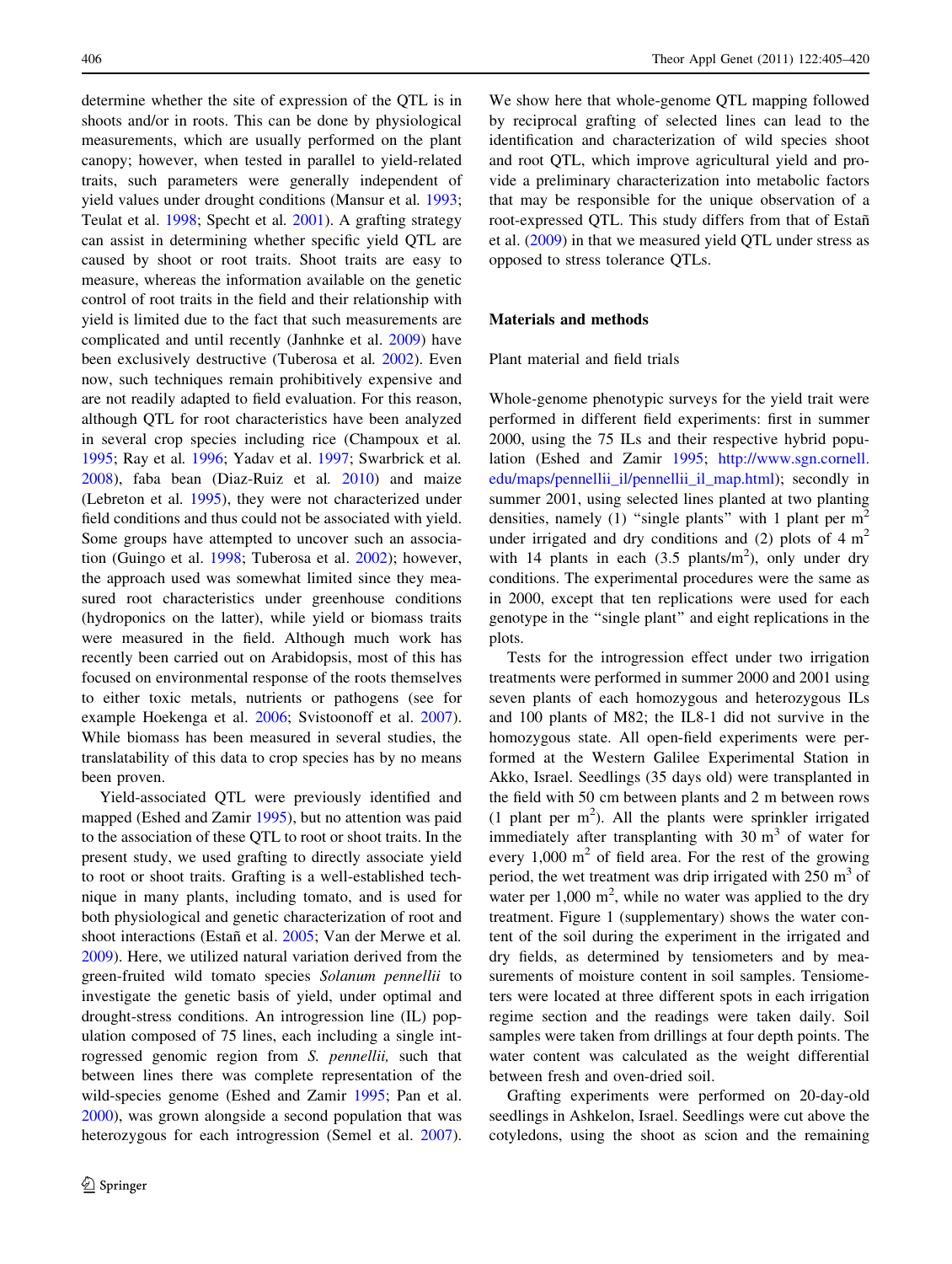plant part as rootstock (Ashkelon, Israel). Grafts were made immediately after cutting the plants and grafting clips were used to hold together the graft union. Seedlings of M82 and each selected ILs were used for reciprocal grafts. Selfgrafted M82 plants were used as controls to estimate the grafting effects. Grafted plants were sown and transplanted in the field at the same time as the non-grafted plants. The field design and planting densities of the grafting experiments were exactly the same design as described for the "single plant".

Grafted and non-grafted IL8-3 genotypes were re-grown in an open-field experiment in Akko in summer 2008 under the same field design as described above. Red ripe fruits were harvested, rapidly skinned and pericarp sections taken and snap frozen in liquid nitrogen prior to metabolite profiling, exactly as described in Schauer et al. ([2006\)](#page-15-0).

In this study, ''shoot'' represents leaves, shoot, flowers and fruits, while ''root'' defines some part of the aboveground stem and the entire root system.

## Phenotyping

In all experiments, fruits were harvested when 80–100% of the tomatoes were red. Plant vegetative weight (PW,  $\text{kg/m}^2$ ) was determined by weighing only the vegetative tissue (after harvesting of the fruits) without the roots. Total fruit yield  $(TY, kg/m<sup>2</sup>)$  per "single plant" or plot included both the red and green fruits. Mean fruit weight (FW, g/fruit) was estimated from a random sample of 20 representative fruits per plant or plot. Concentration of total soluble solids (BX, degrees Brix) was measured using a digital refractometer (RFM-80 BS) from a random sample of 10 fruits per ''single plant'' or 20 fruits per plot. Fruit number (FN, number of fruits/m<sup>2</sup>) was calculated by dividing TY ( $g/m^2$ ) by FW (g/fruit). The sugar output per plant was calculated as the product of BX and TY (BY, g sugar/plant).

Extraction, derivatization and analysis of polar metabolites using GC–MS

Metabolite analysis by GC–MS was carried out essentially as described by Fernie et al. ([2004\)](#page-14-0) and Lisec et al. [\(2006](#page-14-0)). The mass spectra were cross-referenced with those in the Golm Metabolome Database (Kopka et al. [2005](#page-14-0)).

## Statistical analyses and QTL mapping

Statistical analyses were performed using the JMP V.5 software package (SAS Institute). For the IL-QTL mapping, each IL or ILH was compared to M82 and to each other to determine the phenotypic effect and the mode of inheritance of each introgressed region. The phenotypic effect of an IL represents the maximal effect of the introgressed S. pennellii allele, which was classified according to the mode of inheritance of the QTL. For recessive or additive QTL, the IL value represents the maximal effect. In cases of dominant QTL, the mean of the IL and ILH represent this maximum, and the phenotypic value of the overdominant QTL is represented by the value of the ILH. Comparisons of means were performed using the "Fit Y by  $X$ " function of the JMP program. Lines that showed significant difference from the M82 (at  $P < 0.05$ , corrected for multiple comparisons; Dunnet [1955](#page-14-0)) were considered as possessing IL-QTL. M82 was tested at larger number of replications throughout all trials and compared to the specific ILs or ILHs. Unlike other mapping populations where QTL were mapped based on allelic comparison within segregating population (usually in the ratio of 1:2:1 for each genotypic class in F2 or 1:1 in BC), in the introgression line case, each of the IL or ILHs was compared to the common control, M82. Due to the nature of this QTL mapping system, it is thus desirable that the calculated mean for the common control (M82) should be very reliable and therefore based on a larger number of replications. The unequal variance between M82 and each IL or ILH that is derived from the unequal number of replications is compensated by the stringency of the DUNNET test and by the fact that our findings were further validated in a second season.

#### Mode of inheritance

In addition to the common genetic components of variation  $(a,$  additive effect and  $d$ , dominant deviation), we present here a somewhat different index that we calculated to describe the mode of inheritance for each QTL. The commonly used parameter  $d/a$  ranges between  $-1$  and  $+1$  when the phenotypic value of the heterozygote is situated between its parents. However,  $d/[a]$  is limited in describing overdominant QTL on a proportional scale, as its values can theoretically reach infinity in cases where the heterozygote is external to the parental range. We created the mode of inheritance index as a means to overcome the extreme  $d/a$  values that result from small and insignificant a values that could lead to misrepresentation of overdominant QTL. Our rationale was to develop an intuitive parameter that would allow accurate representation of overdominant QTL relative to the best parent. The mode of inheritance index is a continuum that presents the position of each heterozygote IL (ILH) with respect to its homozygote parents (IL and M82). In cases in which the ILH phenotype is located between its parents, this index is principally similar to  $d/a$  and generates values on a scale from 0 to 100. The position of the ILH is calculated as the difference between the ILH and M82 divided by the difference between the IL and M82 (presented in percentage;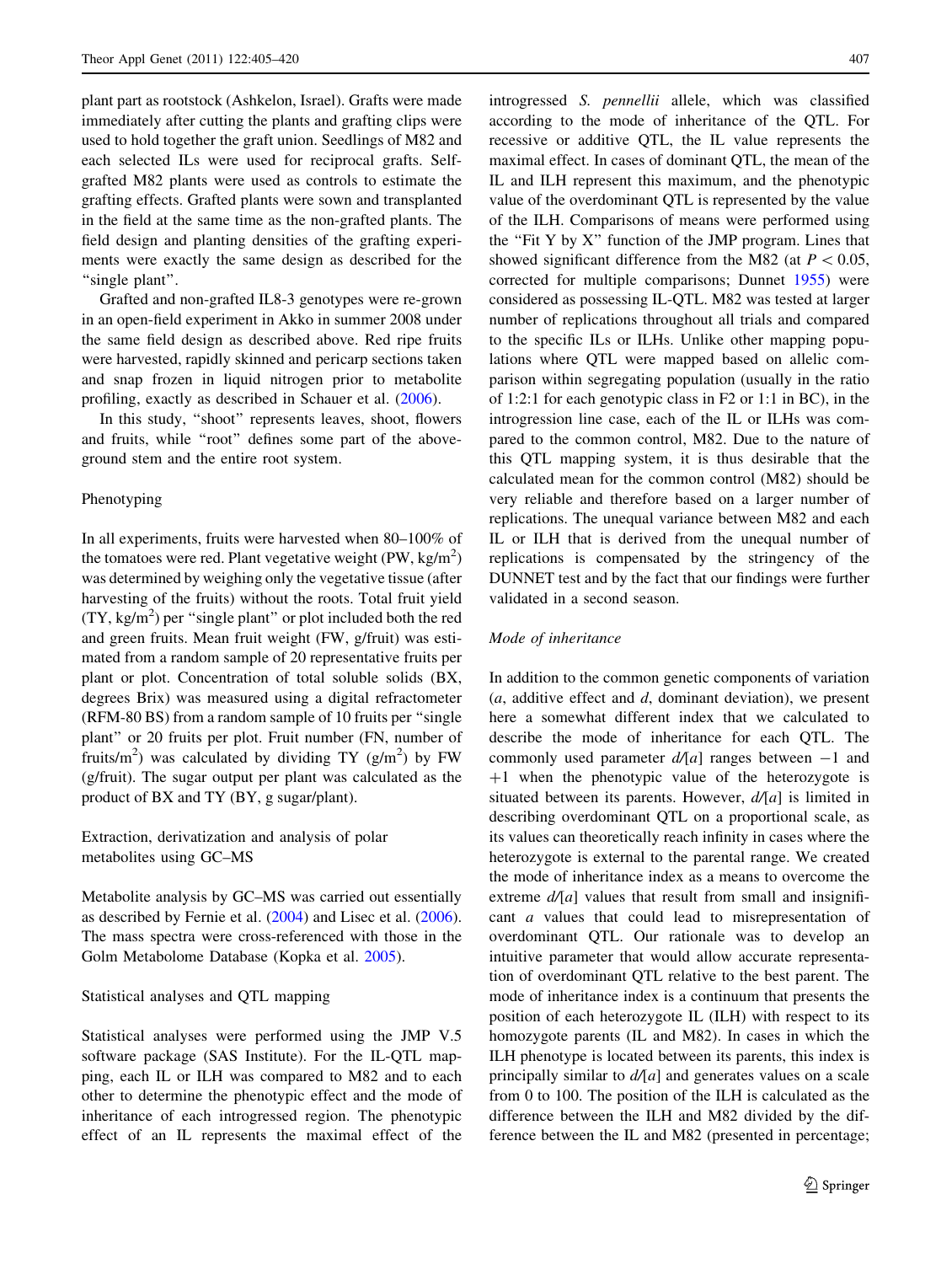$100 \times$  [ILH - M82]/[IL - M82]). Overdominant QTL are represented in mode of inheritance values that are higher than 100 or lower than 0. Positive overdominance (ILH better than the best parent) will result in a value larger than 100, which is calculated as the deviation of the ILH from the best parent (in percentage). The same applies to cases in which the ILH is lower than the low parent and results in a value smaller than 0. Based on the mode of inheritance index, QTL are placed into qualitative categories that describe their mode of inheritance:  $0-33 =$ recessive,  $34-66 =$  additive,  $67-100 =$  dominant,  $>100$  or  $< 0$  = overdominant. A detailed description of the calculation of the mode of inheritance of QTL is presented in Semel et al. [\(2007](#page-15-0)).

# Correlations

The correlations between wet and dry treatments or between different years were calculated from a regression of genotype mean values. Correlations between traits were calculated using genotype means (for the whole population), or from values of the replicated M82 plants for correlations within M82.

# **Heritability**

The broad sense heritability (h2), which is  $\sigma_G^2 / \sigma_{G+E}^2$ , was calculated for each trait using the ''fit model'' function. Genotype was defined as a factor with random effect and the genetic variation was calculated as percentage of the total variation (genetic  $+$  environmental).

# Results

Analysis of yield-related traits of the parents and their F1 hybrids

The phenotypic values for the yield-related traits are presented for M82, S. pennellii and the interspecific F1 hybrid (Table [1](#page-4-0)). It is important to note that S. pennellii was in fact sterile under our field conditions. Strong heterosis was detected for the interspecific F1 hybrid, with PW values being 21-fold higher than both parents in the wet and 11 times higher than the best parent in the dry field. For TY, FW and FN, F1 showed lower values than M82. BX values of F1 were increased by 100% compared to M82 in both environments. Mean BY values, which represent the product of TY and BX, were similar between F1 and M82 in the wet field. These results confirm not only the existence of exceptionally strong hybrid vigor with respect to vegetative growth detailed in Semel et al. [\(2007](#page-15-0)), but also

the inferiority of the interspecific hybrid compared to the cultivated tomato with respect to fruit yield components.

Analysis of six yield-related traits in dry and wet fields

In the summer of 2000, the 75 ILs and their hybrids with M82 (ILH) were tested in dry and wet fields. Four yieldrelated phenotypic traits were measured (plant weight (PW), total yield (TY), fruit weight (FW) and brix (BX)) and an additional two derived parameters were calculated [fruit number  $(FN)$  and brix yield  $(BY)$ ]. The statistical and genetic characteristics for these traits, at the whole population level, are presented in Table [1](#page-4-0). In general, drought stress affected both the mean values of the traits and the components of variation. A comparison between the environments revealed differences in the heritability values, such that the heritabilities for most traits were higher in the wet environment than in the dry one. FW was an exception as its heritability did not differ between the extreme environments. A comparison between the mean mode of inheritance indices for the different traits revealed large differences that were consistent in the diverse environments. PW showed mode of inheritance indices of 49 and 51 in the wet and dry fields, respectively, indicating a general additive mode of inheritance. BX was also additively inherited with mode of inheritance values of 54 in the wet field and 36 in the dry one. All three direct yield parameters, which were also strongly correlated (Table [2](#page-5-0)), showed an average overdominant mode of inheritance. BY showed the strongest overdominance, with values of 129 under wet and 119 under dry conditions. An interesting result was the increase in the overdominance of FW in the dry field, in contrast to TY, FN and BY. Figure [1](#page-6-0) presents the frequency distribution of the means for each IL or ILH for the six phenotypic traits. For all of them, the distribution was normal, with M82 located very close to the population mean. A strong impact of drought stress on the measured traits was concluded based on a comparison of the M82 means between the dry and wet fields (Table [1](#page-4-0); Fig. [1](#page-6-0)). For PW, there was a reduction of 43% and TY was reduced by more than 50% in the dry compared to the wet field. FW was reduced by 25%, whereas BX values were increased by more than 30% as a result of drought stress. The coefficient of variation (CV) of the means was generally lower under dry conditions; however, for FW, the CVs under dry and wet conditions were similar. The reduced expression of genetic variation in the dry field, in the form of reduced CV values, was probably the reason for the reduced heritabilities for most of the traits in this environment (Table [1\)](#page-4-0). Another phenomenon that could be observed by looking at the frequency distributions was the existence of ILs that showed phenotypic values external to the range between the parents. This transgressive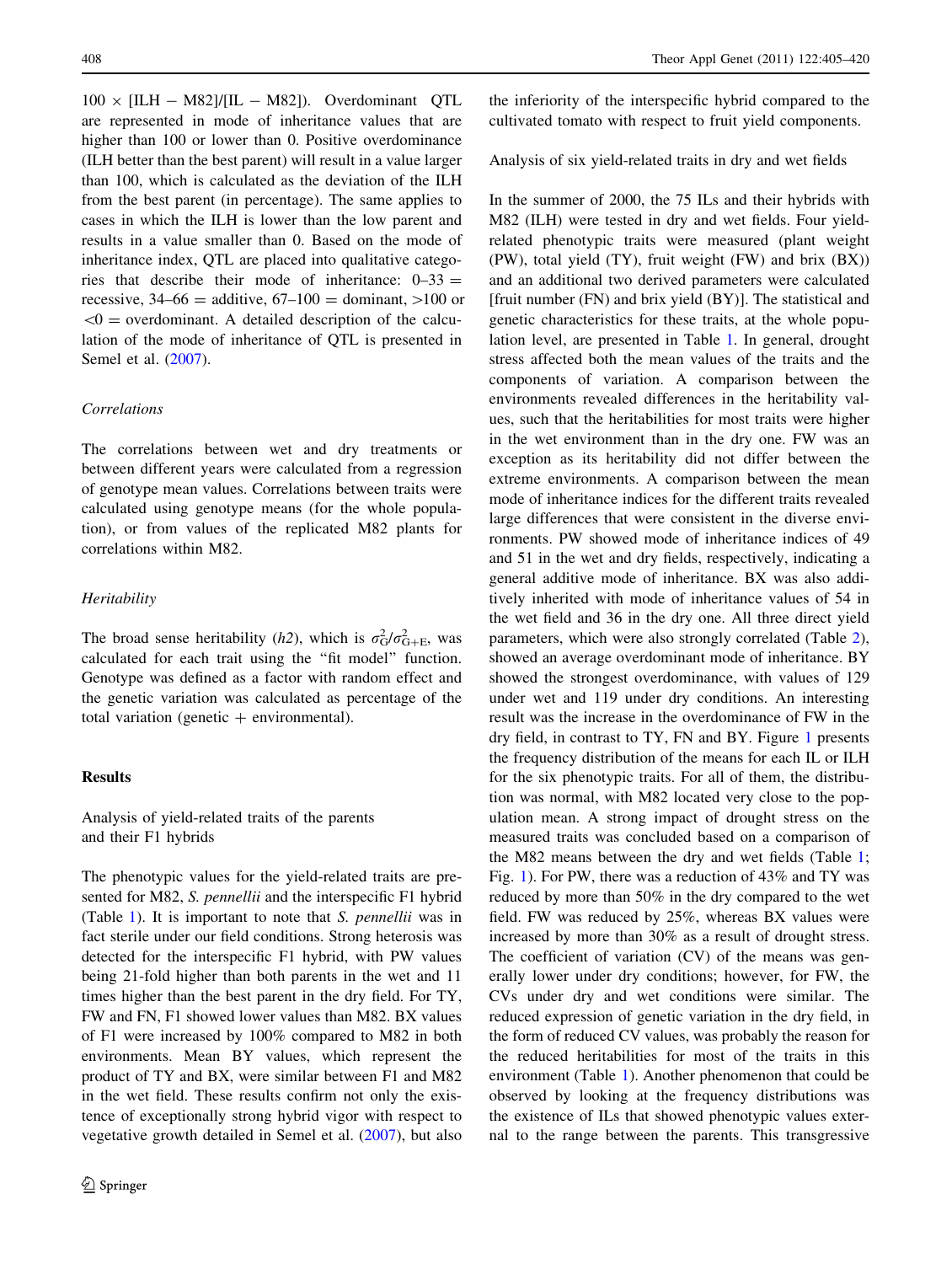<span id="page-4-0"></span>Table 1 Means and components of genetic variation for six phenotypic traits, in the parents, the ILs and the ILHs

| Trait     | Units         | M82-Mean | F1-Mean<br>S.pennellii-Mean |          | ILH-Mean<br>IL-Mean |      | Pop-Mean | CV <sup>a</sup> | $H^2$ , b | Number<br>of QTL <sup>c</sup> |  |
|-----------|---------------|----------|-----------------------------|----------|---------------------|------|----------|-----------------|-----------|-------------------------------|--|
| Wet       |               |          |                             |          |                     |      |          |                 |           |                               |  |
| PW        | kg/plant      | 1.2      | 25.0                        | 1.23     | 2.2                 | 1.7  | 1.9      | 93              | 0.66      | 30                            |  |
| TY        | kg/plant      | 8.5      | 4.0                         | No yield | 6.7                 | 10.0 | 8.3      | 54              | 0.48      | 23                            |  |
| <b>FW</b> | g/fruit       | 67.4     | 3.1                         | No yield | 62                  | 70   | 66       | 20              | 0.61      | 36                            |  |
| BX        | Brix %        | 3.4      | 7.8                         | No yield | 3.9                 | 3.7  | 3.7      | 16              | 0.48      | 26                            |  |
| FN        | N fruit/plant | 124.7    | 59.7                        | No yield | 107                 | 141  | 123      | 51              | 0.51      | 16                            |  |
| BY        | g sugar/plant | 290.0    | 312.0                       | No yield | 262                 | 374  | 311      | 58              | 0.45      | 27                            |  |
| Dry       |               |          |                             |          |                     |      |          |                 |           |                               |  |
| PW        | kg/plant      | 0.7      | 9.6                         | 0.83     | 0.9                 | 0.8  | 0.9      | 53              | 0.48      | 24                            |  |
| TY        | kg/plant      | 3.9      | NA                          | No yield | 3.5                 | 4.4  | 3.9      | 41              | 0.4       | 16                            |  |
| <b>FW</b> | g/fruit       | 51.3     | 1.9                         | No yield | 49                  | 57   | 52       | 21              | 0.62      | 27                            |  |
| BX        | Brix $%$      | 4.5      | 8.7                         | No yield | 5.0                 | 4.7  | 4.8      | 14              | 0.43      | 21                            |  |
| FN        | N fruit/plant | 76.3     | <b>NA</b>                   | No yield | 73                  | 80   | 76       | 42              | 0.38      | 8                             |  |
| BY        | g sugar/plant | 170.5    | NA                          | No yield | 180                 | 209  | 191      | 42              | 0.35      | 18                            |  |

Mean values and components of genetic variation for six traits (PW plant weight; TY total yield; FW fruit weight; BX brix; FN fruit number; BY Brix x total yield) as measured in Akko 2000 under dry and wet field conditions. Included are values for M82, S. pennellii, their F1 hybrid, 75 ILs, 75 ILHs (ILs  $\times$  M82) and for the entire population (ILs  $+$  ILHs). M82 had 100 replications under each irrigation regime. Each IL or ILH was in seven replications under each irrigation regime

<sup>a</sup> Coefficient of variation (CV,  $\%$ ) for genotype means

<sup>b</sup> Broad sense heritability (%), calculated as  $\sigma_G^2 / \sigma_{G+E}^2$ 

<sup>c</sup> Number of significant IL-QTL per trait

segregation highlights hidden genetic variation in the parents that was masked by epistatic interactions of their genomes, but was freed from these restrictions in the ILs (DeVicente and Tanksley [1993](#page-14-0); Eshed and Zamir [1995\)](#page-14-0).

## Phenotypic correlations between traits

The correlations between traits were estimated by regressing phenotypic values of one trait on those of another. Table [2](#page-5-0) presents the correlations between traits at the IL population level, and for the inbred M82, as calculated for the wet and dry conditions. Comparison between the dry and wet correlation data indicated a strong conservation of relationships between traits. The best way to evaluate the level of this conservation is by correlating the double-trait correlations between the two environments, such that each point represents a correlation between two traits, and the X and Y values of this point are the correlation values in each of the diverse environments. Indeed, the correlations between the dry and wet environments were very high, with values of  $R = 0.95$  for both the ILs and the M82, indicating that the trait relationships were maintained under diverse environmental conditions. On the other hand, when we correlated the correlations for the whole population with the correlations in M82 (using the same rationale, but on diverse genetic environments), there was a weaker

relationship:  $R = 0.8$  in the wet and 0.77 in the dry environments, with mean  $R$  values that were lower with the ILs compared to M82. This resulted from the variability that existed among the lines in the population with regard to correlations between traits. BY is a derived parameter that is calculated as the product of BX and TY and represents the total sugar production in fruits of a tomato plant. Variation in BY was explained by the variation in TY ( $R = 0.97$  in the wet and 0.93 in the dry, Table [2](#page-5-0)), while the correlations between BY and BX were weaker  $(R = 0.13$  in the wet environment and  $R = 0.01$  in the dry one). TY was positively correlated with PW for M82, but not for the ILs, under both wet and dry conditions. The other yield components, as indicated by the correlations, are FW and FN, with the latter being more dominant in its contribution. The phenotypic correlations between the dry and wet environments were calculated for all six traits based on the IL means (Table [2](#page-5-0)c). The correlations were strong and highly significant, and ranged between 0.72 and 0.82.

QTL mapping in the dry and wet environments

## Mapping IL-QTL

The phenotypic effect (as percentage of difference from M82) and mode of inheritance of ILs with significant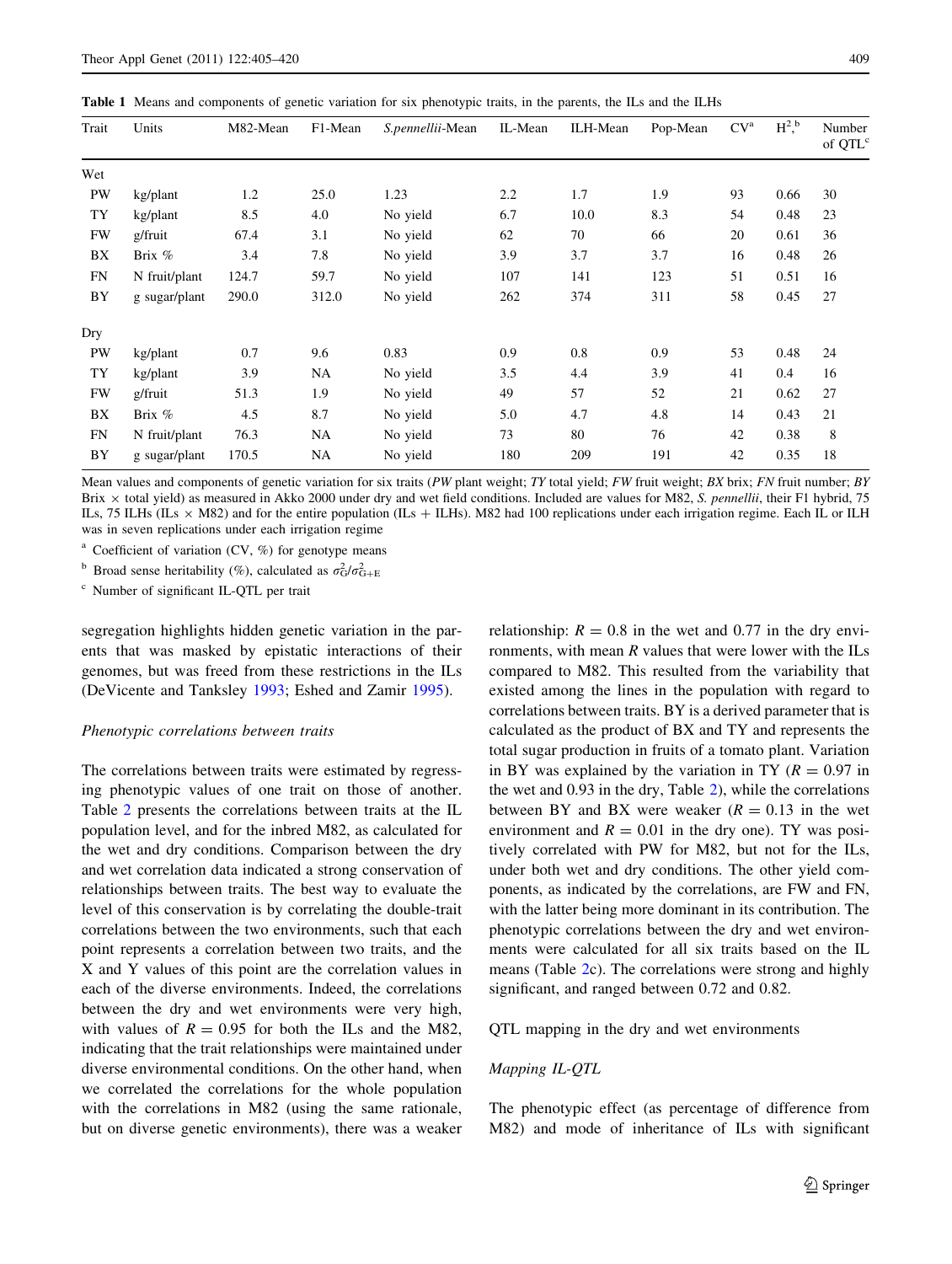<span id="page-5-0"></span>Table 2 Correlations between traits and irrigation regimes

| Trait     | PW                          | FW            | BX       | TY      | BY               |  |  |  |
|-----------|-----------------------------|---------------|----------|---------|------------------|--|--|--|
| (a) Wet   |                             |               |          |         |                  |  |  |  |
| <b>FW</b> | $0.41*$                     |               |          |         |                  |  |  |  |
|           | $-0.16$                     |               |          |         |                  |  |  |  |
| BX        | $0.41*$                     | 0.06          |          |         |                  |  |  |  |
|           | $0.72*$                     | $-0.31*$      |          |         |                  |  |  |  |
| TY        | $0.71*$                     | $0.55*$       | 0.22     |         |                  |  |  |  |
|           | 0.19                        | $0.58*$       | $-0.09$  |         |                  |  |  |  |
| BY        | $0.75*$                     | $0.53*$       | $0.44*$  | $0.97*$ |                  |  |  |  |
|           | $0.34*$                     | $0.52*$       | 0.13     | $0.97*$ |                  |  |  |  |
| <b>FN</b> | $0.62*$                     | 0.27          | 0.19     | $0.94*$ | $0.9*$           |  |  |  |
|           | 0.26                        | 0.22          | $-0.01$  | $0.9*$  | $0.88*$          |  |  |  |
| $(b)$ Dry |                             |               |          |         |                  |  |  |  |
| <b>FW</b> | 0.19                        |               |          |         |                  |  |  |  |
|           | $-0.33*$                    |               |          |         |                  |  |  |  |
| BX        | $-0.09$                     | $-0.54*$      |          |         |                  |  |  |  |
|           | $0.6*$                      | $-0.5*$       |          |         |                  |  |  |  |
| TY        | $0.8*$                      | $0.45*$       | $-0.32*$ |         |                  |  |  |  |
|           | 0.15                        | $0.62*$       | $-0.26$  |         |                  |  |  |  |
| BY        | $0.82*$                     | $0.35*$       | $-0.07$  | $0.96*$ |                  |  |  |  |
|           | $0.39*$                     | $0.45*$       | 0.01     | $0.93*$ |                  |  |  |  |
| <b>FN</b> | $0.81*$                     | 0.1           | $-0.18$  | $0.92*$ | $0.92*$          |  |  |  |
|           | $0.41*$                     | $-0.01$       | 0.03     | 0.74    | $0.8*$           |  |  |  |
| Trait     |                             | R             |          |         | $\boldsymbol{P}$ |  |  |  |
|           | (c) $R$ between dry and wet |               |          |         |                  |  |  |  |
| PW        |                             | 0.73          |          |         | 7E-26            |  |  |  |
| TY        |                             | 0.76<br>4E-28 |          |         |                  |  |  |  |
| BX        |                             | 0.77          |          | 1E-29   |                  |  |  |  |
| <b>FW</b> |                             | 0.81          |          | 3E-35   |                  |  |  |  |
| BY        |                             | 0.72          |          | 6E-24   |                  |  |  |  |
| <b>FN</b> |                             | 0.82          |          |         | 2E-35            |  |  |  |

Correlations between traits, in the whole population (ILs; lower number in each cell) and in M82 (upper number in each cell) in the wet (a) and dry (b) fields. At the whole population level, correlations were calculated using mean values of 150 genotypes ( $N = 150$ ). For M82, correlations were calculated using values of M82 plants from the wet and dry treatments separately  $(N = 100$  from each). Bolded values are significant at  $P < 0.01$ , bolded + asterisk are significant values at  $P < 0.001$ . (c) Phenotypic correlations between genotype means in the dry and wet fields for the six traits. PW plant weight; TY total yield; FW fruit weight; BX brix; FN fruit number;  $BY$  Brix  $\times$  total yield

effects, in the dry or wet fields, are presented in Table 1A and B (Supplementary). Lines that showed a significant effect compared to the common control (M82) are indicated. To confirm these results regarding the significant QTL, 30 lines (ILs and ILHs) that showed a significant effect for the measured traits were re-evaluated in Akko in the summer of 2001 under a similar experimental design in wet and dry fields.

#### Plant weight

Thirty ILs had a significant effect on plant weight (PW) in the wet field and 24 in the dry one (Supplementary Table 1). In both environments, most of the QTL had increasing effects compared to M82 (27 compared to 3 in the wet and 24 versus zero in the dry environment; Fig. [2\)](#page-7-0). About onethird of the increasing QTL were recessive (9/27 in the wet group and 9/24 in the dry), and the rest were almost equally distributed between additive and dominant QTL in both environments. Eighteen of the IL-QTL for PW showed conserved expression as they were detected in both environments. A total of 12 IL-QTL showed wet-specific expression and 6 were drought specific (Fig. [2\)](#page-7-0).

#### Total yield

As much as 23 significant IL-QTL were identified in the wet field and 16 in the dry one (Supplementary Table 1). Nine and eight of the QTL had increasing effects in the wet and dry environments, respectively. More than half of these showed an overdominant mode of inheritance (7/9 for the wet conditions and 4/8 for the dry). In both environments, most of the decreasing QTL showed recessive mode of inheritance (12/16 for the wet conditions and 8/10 for the dry; Fig. [2](#page-7-0)). Thirteen of the IL-QTL for TY were conserved. Ten QTL showed wet-specific expression and only three were drought specific.

# Brix

A total of 26 significant IL-QTL were identified in the wet field and 21 in the dry one (Supplementary Table 1). BX was the trait that showed the lowest level of transgressive segregation, as none of the lines showed significant decreasing effect compared to M82 at our significance level. Among the increasing QTL, there was a relatively equal distribution among the recessive, additive and dominant mode of inheritances, and none of the QTL for this trait showed overdominance (Fig. [2](#page-7-0)). Seventeen of the QTL for BX were conserved. Nine QTL showed wet-specific expression and four were drought specific.

## Fruit weight

A total of 37 IL-QTL were identified in the wet field and 27 in the dry one (Supplementary Table 1). The distribution of increasing and decreasing QTL for fruit weight (FW) is relatively symmetric in the dry (14 increasing and 13 decreasing), while in the wet there are more than twice as many negative QTL (11 increasing and 26 decreasing). The distribution of mode of inheritance among QTL in each direction was different. Whereas for the increasing QTL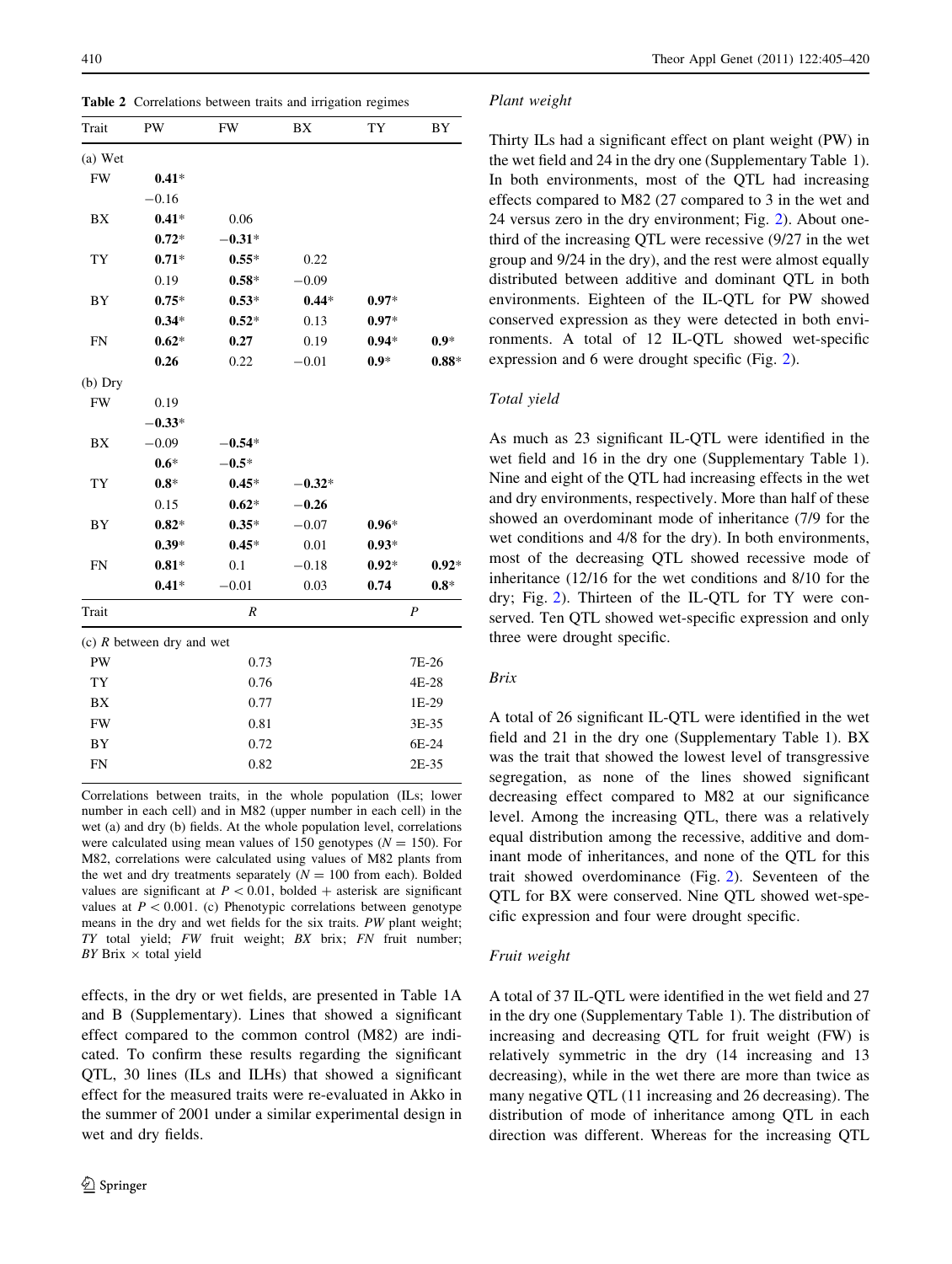<span id="page-6-0"></span>Fig. 1 Frequency distribution of the IL and ILH means for six phenotypic traits in the dry and wet fields. Arrows on each figure indicate the mean value of M82 in the dry (D) and wet (W) fields



18.1% were additive, 45.6% were dominant and 27.1% were overdominant, in the wet and dry combined for the decreasing QTL, 65.61% were recessive, 7.2% were additive and only 2.7% were dominant (Fig. [2\)](#page-7-0). Twenty of the QTL for FW were conserved. Sixteen QTL showed wet-specific expression and seven were drought specific.

Brix yield

A total of 29 significant IL-QTL were identified in the wet field and 18 in the dry one (Supplementary Table 1). Although highly correlated with TY, the picture for Brix yield (BY) was somewhat different, with more increasing QTL (18 and 13 in the wet and dry, respectively) than decreasing ones (11 and 5 in the wet and dry, respectively). However, their partition into mode of inheritance categories was similar: for the increasing QTL, 11/18 and 4/13 were overdominant in the wet and dry, respectively. At the decreasing side, 6/11 were recessive in the wet, and 5/5 in the dry (Supplementary Table 1; Fig. [2](#page-7-0)). Eleven of the QTL for BY were conserved, 16 showed wet-specific expression and 7 were drought specific.

# Fruit number

Eighteen significant IL-QTL were identified in the wet treatment, and 9 in the dry one (Supplementary Table 1). In correlation with TY, most of the increasing QTL were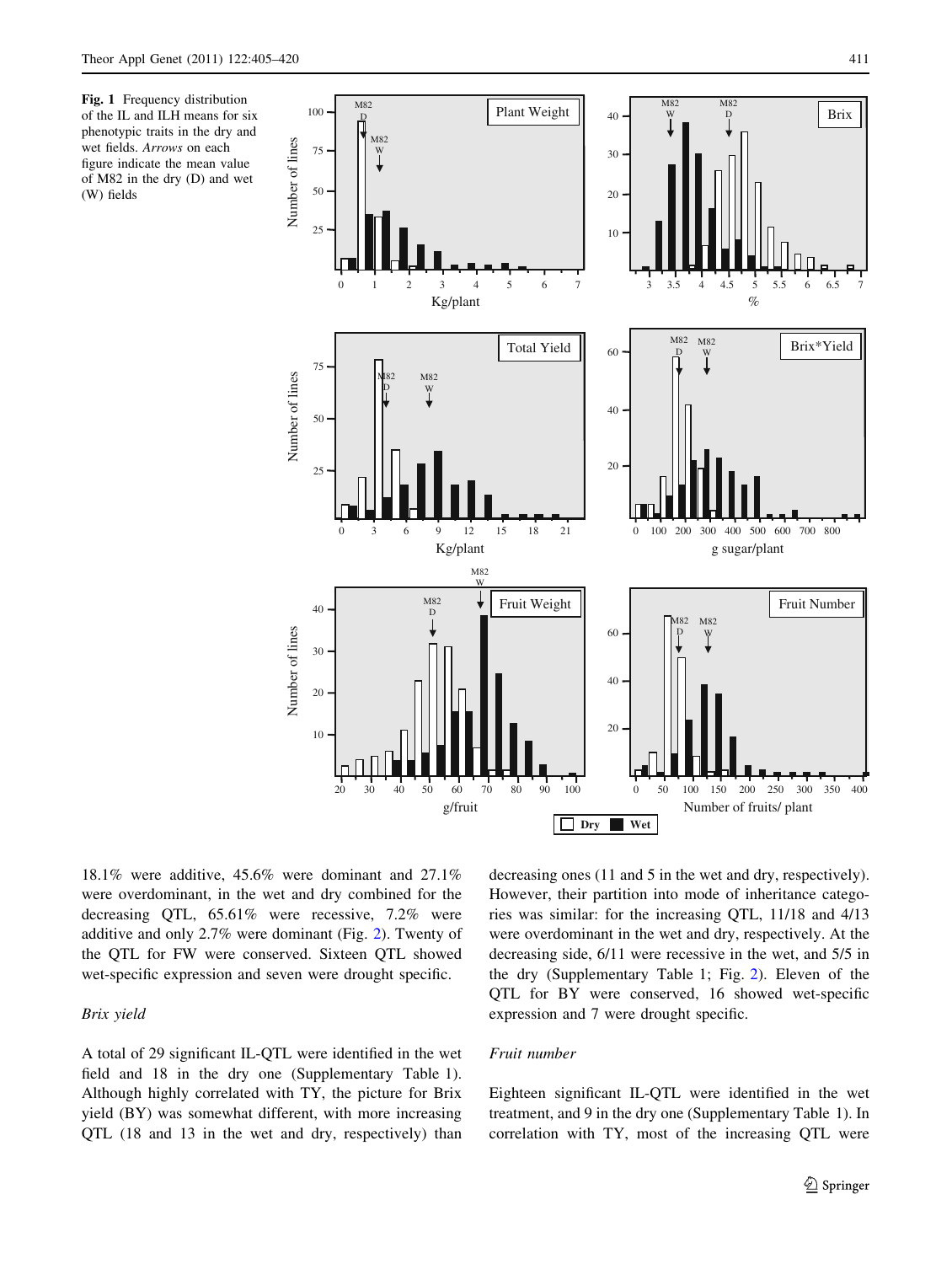<span id="page-7-0"></span>Fig. 2 Distributions of IL-QTL according to their mode of inheritance and direction of their effect in the dry (D) and wet (W) experiments. Each bar represents the number of QTL per trait. Above the zero line are the numbers of increasing QTL, and below are the numbers of decreasing ones. Below the bars for each trait are the numbers of IL-QTL for that trait according to their mode of expression: conserved, detected in both environments; wet specific, detected only in the wet field; dry specific, detected only in the dry field. PW plant weight; TY total yield; FW fruit weight; BX Brix; FN fruit number;  $BY$  Brix  $\times$  total yield



overdominant (5/8 for the wet and 3/4 for the dry). Most of the decreasing QTL were recessive (6/10 and 5/5 in the wet and dry, respectively; Supplementary Table 1; Fig. 2). The largest proportion of environment-specific QTL was observed for FN. Five of the QTL were conserved; 11 QTL showed wet-specific expression and 3 were drought specific.

# Localization of yield-related QTL expression to roots and shoots

To explore a physiological dimension of the yield variation, we asked the following questions using a reciprocal grafting strategy: (1) which plant part (root or shoot) contributes more to the variation in yield-related phenotypes? (2) Can we map consistent root- or shoot-specific yield QTL using the IL population? To address these questions, reciprocal grafting experiments were conducted over several field seasons between 2003 and 2005. To identify root or shoot effects, each grafted IL was compared to M82 and to its corresponding non-grafted IL plants. Shoot-specific QTL were defined in cases where an IL grafted as a shoot onto an M82 rootstock had a phenotype similar to that of the non-grafted IL, and both of them differed from M82. Root-specific QTL were defined in cases where the root-grafted IL (M82 grafted onto an IL rootstock) had a phenotype similar to the non-grafted IL, and both of them were different from M82. A third possible scenario was an interaction between root and shoot, such that neither the shoot graft nor the root graft would have the same effect as the significant non-grafted IL. Another more complex possibility (which is presented below) may arise in cases in which the root and shoot have contrasting effects that interact, and only one of them is reflected in the non-grafted plants. In such cases, the grafting enabled us to reveal hidden root or shoot QTL.

A total of 23 ILs (and the M82 control) with significant effects on the yield-related parameters were selected for the experiment in summer of 2003 under wet conditions. Eight of these lines were tested also in dry field. Each IL (and the M82 control) was grafted as a shoot onto M82, and in a reciprocal manner, M82 was grafted onto each IL. All the genotypes were also tested as non-grafted plants. Table [3](#page-8-0) summarizes the results for the phenotypic effects of the root or shoot on each of the tested genotypes for the six yield-related traits (at the wet field). Self-grafted M82 displayed no significant differences to non-grafted M82 for any of the traits. ILH1-2 provides an example of a shootspecific BY QTL, as the effect of the non-grafted line was +96% ( $P < 0.01$ ), the shoot effect was +65% ( $P < 0.01$ ) and the root effect was  $-7\%$  (not significant). As seen in Table [3](#page-8-0), in most cases non-grafted genotypes also showed a significant effect when grafted as a shoot (S). To quantify this observation, we calculated the heritability of each trait under each of the tested groups (i.e., 'shoot effect', 'root effect' and non-grafted). As presented in Table [4,](#page-9-0) heritability of all the traits in the 'shoot effect' group (mean  $= 0.52$  and  $0.51$  at the wet and dry conditions; respectively) was similar to that in the non-grafted plants (mean  $= 0.51$  and 0.62 at the wet and dry; respectively), while in the 'root effect' group the heritability was substantially lower, with an average of 0.05 in the wet and 0.01 in the dry. To confirm that the genetic variation in shoot effect not only explained the same amount of phenotypic variation as non-grafted plants, but also in a corresponding manner, we correlated between the ILs mean values among the different groups. For all of the traits in the wet experiment, the non-grafted IL correlations with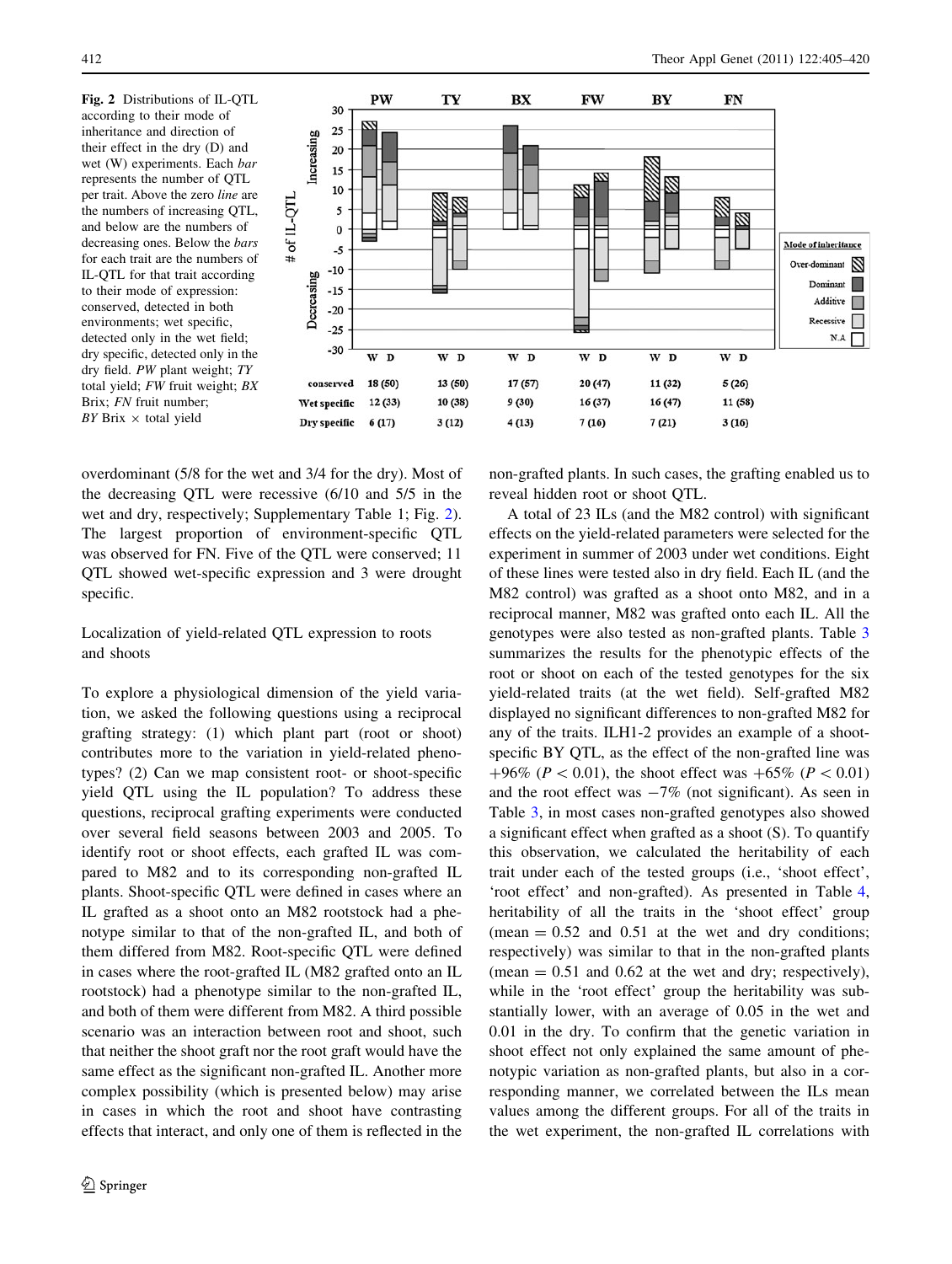<span id="page-8-0"></span>the shoot effects ranged between 0.87 and 0.95 with a highly significant average of 0.9, whereas the correlations of the non-grafted IL with root effects ranged between  $-0.24$  and 0.14 with a non-significant average of  $-0.05$ (Table [4](#page-9-0)). This trend was consistent also in the dry experiment, although there were only eight lines that were tested (Table [4](#page-9-0)). These results clearly indicate that on the tested population, yield is determined mainly by shootexpressed genetic variation.

In spite of the domination of shoot traits as described above, we were able to identify two lines that exhibited significant yield-improving root effects (IL8-3 and IL2-1; Table 3). Interestingly, on both lines the positive root effect was accompanied by a negative contrasting shoot effect. For example, non-grafted IL2-1 reduced BY by 65% compared to M82; the shoot effect of this line was a reduction of 72%, while on the rootstock side, this genotype showed a significant increase of 40%. For IL8-3, the trend was similar: the non-grafted IL reduced BY by 51%, the shoot effect was responsible for a reduction of 36%, and the root caused an increase of 78% (Table 3). To confirm these root effects, which were in contrast to the general trend that was observed in this population, we tested IL8-3 and IL2-1 again in the summers of 2004 and 2005 under similar experimental design. The root effect of IL2-1 was less consistent (although the same trend was observed in 2 years). IL8-3, on the other hand, exhibited a consistent root effect. The results of the 3 years for IL8-3 are presented in Fig. [3](#page-10-0) where the opposite root effect (relative to the shoot) is very prominent for TY, BY and FN. While this root QTL significantly improved TY, BY and FN, it did not have significant effect on PW, BX and FW in any of the experiments. This is an interesting result because it might indicate an involvement of roots in developmental processes, such as transition from vegetative to reproductive or efficiency of fruit setting. With respect to the mode of inheritance, the root QTL showed a recessive one as the heterozygote IL did not show any significant consistent root effect (Table 3).

**Table 3** Phenotypic effects ( $a\Delta\%MS2$ ) of root and shoot QTL for six yield-related traits, over 20 genotypes

| Genotype       | Plant weight |       |                  | Total Yield |                | Fruit Weight     |       | <b>Brix</b> |                  |                | Brix $\times$ yield |                  |       | Fruit number |                  |       |       |                  |
|----------------|--------------|-------|------------------|-------------|----------------|------------------|-------|-------------|------------------|----------------|---------------------|------------------|-------|--------------|------------------|-------|-------|------------------|
|                | WT           | S     | $\boldsymbol{R}$ | WT          | S              | $\boldsymbol{R}$ | WT    | S           | $\boldsymbol{R}$ | WT             | S                   | $\boldsymbol{R}$ | WT    | S            | $\boldsymbol{R}$ | WT    | S     | $\boldsymbol{R}$ |
| $ILH1-2$       | 116          | 84    | $-14$            | 74          | 49             | $-6$             | 7     | 3           | $-1$             | 12             | 10                  | $-8$             | 96    | 65           | $-7$             | 70    | 48    | $-7$             |
| $IL2-1$        | $-63$        | $-60$ | 24               | $-59$       | $-69$          | 43               | 7     | $-11$       | 7                | $-15$          | $-13$               | $-2$             | $-65$ | $-72$        | 40               | $-65$ | $-66$ | 35               |
| ILH2-4         | 97           | 64    | 22               | $\Omega$    | 24             | 18               | 5     | 15          | $\overline{c}$   | 18             | 8                   | $\overline{4}$   | 18    | 35           | 24               | $-4$  | 8     | 15               |
| $IL2-5$        | 284          | 246   | 54               | $\Omega$    | $-21$          | 44               | $-52$ | $-45$       | 6                | 24             | 23                  | $\mathbf{1}$     | 27    | $\mathbf{0}$ | 44               | 104   | 40    | 35               |
| ILH2-5         | 96           | 88    | $-19$            | 60          | 60             | $-4$             | $-30$ | $-33$       | 4                | $\overline{4}$ | 14                  | $-2$             | 74    | 83           | $-7$             | 108   | 145   | 3                |
| $IL2-6-5$      | 32           | 32    | 16               | 37          | 24             | 21               | 33    | 23          | 6                | 12             | 17                  | $\overline{2}$   | 61    | 45           | 24               | 6     | 3     | 19               |
| $IL4-2$        | $-45$        | $-48$ | 9                | $-35$       | $-36$          | 37               | $-2$  | $-11$       | 8                | 4              | $-3$                | $-11$            | $-32$ | $-35$        | 23               | $-33$ | $-26$ | 28               |
| $IL5-2$        | 159          | 189   | 31               | 32          | $-10$          | 39               | $-3$  | $-16$       | $-3$             | 40             | 39                  | 1                | 84    | 18           | 45               | 30    | $-4$  | 42               |
| $IL7-4$        | 76           | 27    | 12               | $-1$        | $-2$           | 39               | 18    | 21          | 9                | 4              | 4                   | $-1$             | 3     | 9            | 39               | $-17$ | $-21$ | 32               |
| $IL7-5$        | 48           | $-3$  | 36               | 38          | $\overline{2}$ | 40               | 13    | 19          | 7                | 10             | 5                   | $\overline{4}$   | 50    | 9            | 49               | 26    | $-15$ | 30               |
| $IL8-3$        | 117          | 69    | 44               | $-63$       | $-52$          | 77               | $-17$ | $-12$       | 10               | 32             | 34                  | 1                | $-51$ | $-36$        | 78               | $-55$ | $-47$ | 64               |
| ILH8-3         | 89           | 37    | 54               | 66          | 31             | 35               | 5     | 5           | 1                | 23             | 12                  | 3                | 105   | 49           | 39               | 60    | 29    | 36               |
| $IL9-2$        | 120          | 218   | $-26$            | $-47$       | $-25$          | $-4$             | $-15$ | $-8$        | 6                | 47             | 41                  | $-5$             | $-23$ | 5            | $-7$             | $-40$ | $-20$ | $-6$             |
| $IL10-3$       | 54           | 61    | $-9$             | 68          | 50             | $\Omega$         | 25    | 20          | 2                | 6              | 9                   | $-2$             | 78    | 64           | $-1$             | 35    | 26    | $\boldsymbol{0}$ |
| $IL12-1-1$     | 85           | 114   | $\overline{0}$   | 72          | 87             | 24               | 42    | 36          | 8                | 12             | 10                  | $-4$             | 96    | 105          | 19               | 23    | 40    | 17               |
| IL12-4-1       | 27           | $-1$  | 29               | 18          | $-37$          | 39               | 36    | 23          | $\Omega$         | 8              | 9                   | 5                | 28    | $-32$        | 49               | $-16$ | $-51$ | 34               |
| $7 + 9$        | 70           | 30    | $\overline{2}$   | 47          | 34             | 19               | 3     | 12          | 2                | 32             | 25                  | $-7$             | 93    | 67           | 8                | 45    | 21    | 12               |
| $ILH7 + 9 + 8$ | 88           | 69    | 25               | 69          | 79             | 37               | 5     | 6           | 9                | 36             | 28                  | 2                | 130   | 130          | 42               | 65    | 75    | 29               |
| $subIL6-3$     | 235          | 290   | 13               | 119         | 150            | 27               | 22    | 19          | 13               | 42             | 44                  | $\Omega$         | 210   | 262          | 23               | 81    | 118   | 9                |
| 3155           | 56           | 73    | 13               | 47          | 44             | 25               | 40    | 35          | $\overline{2}$   | 37             | 35                  | $-2$             | 101   | 93           | 30               | 5     | 6     | 20               |
| $m82$ (n g)    | 13           |       |                  | 18          |                |                  | 5     |             |                  | 4              |                     |                  | 25    |              |                  | 12    |       |                  |

For each genotype, the effects (means of 10 replications) are presented as percentage difference from M82 grafted on itself. R represents the root effect (M82 grafted on IL); S represents the shoot effect (IL grafted on M82); WT is the non-grafted IL. Bolded values indicate significant effects  $(P<0.05)$ . The bottom row presents the values of non-grafted M82 (M82 n g) showing no grafting treatment effects for the common control. 3155 is a commercial hybrid. ID M82 is a nearly isogenic indeterminate line with a small introgression on chromosome 6 that includes the S. pennellii SP locus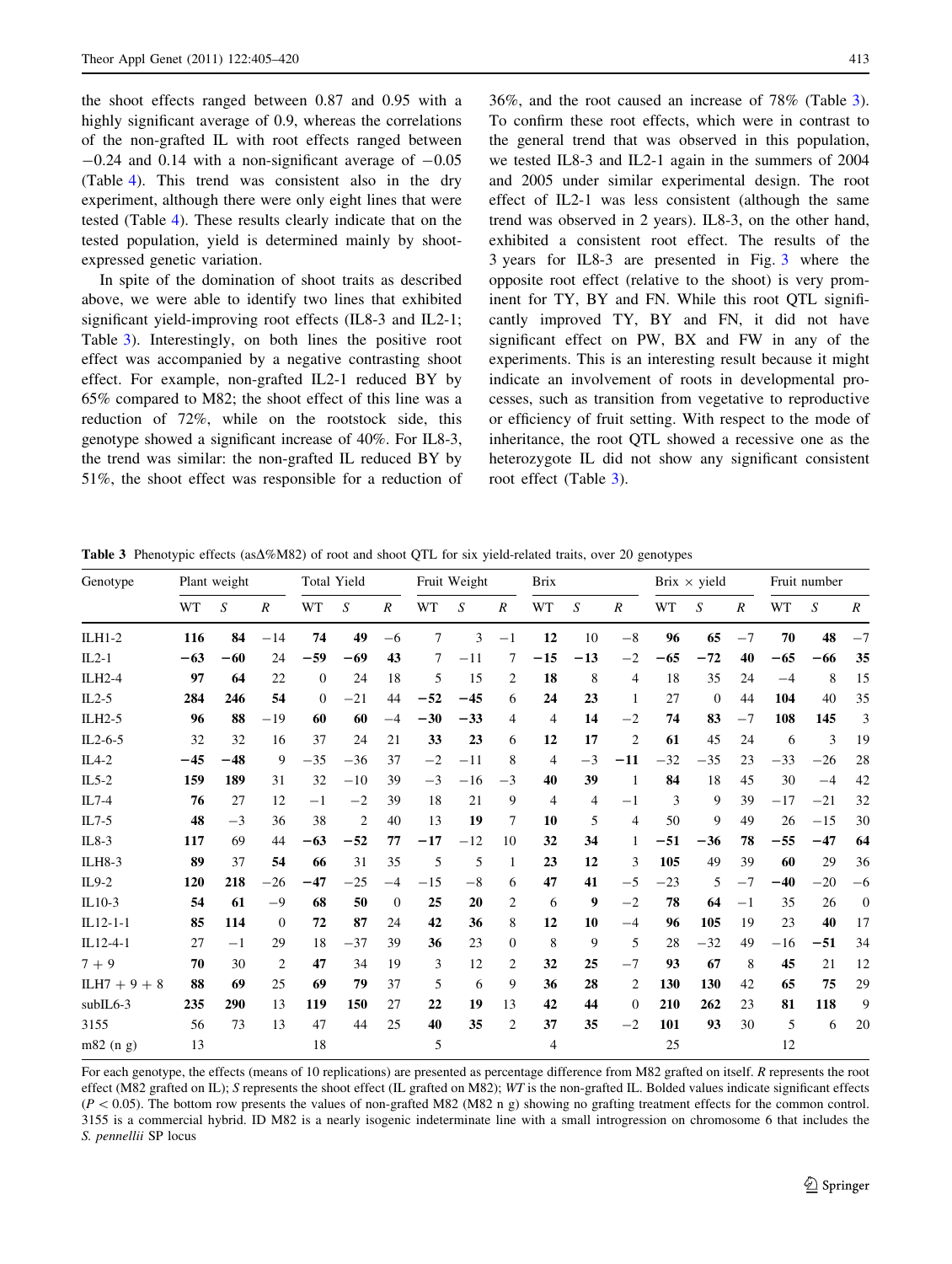| Factor                       | Trait     | Wet   |        |                | Dry  |        |                  |  |
|------------------------------|-----------|-------|--------|----------------|------|--------|------------------|--|
|                              |           | NG    | S      | $\overline{R}$ | NG   | S      | $\boldsymbol{R}$ |  |
| Heritability                 | PW        | 0.51  | 0.49   | 0.1            | 0.42 | 0.47   | $\mathbf{0}$     |  |
|                              | TY        | 0.44  | 0.5    | 0.06           | 0.64 | 0.35   | 0.03             |  |
|                              | BX        | 0.6   | 0.57   | 0.04           | 0.3  | 0.46   | $\boldsymbol{0}$ |  |
|                              | <b>FW</b> | 0.55  | 0.52   | $\mathbf{0}$   | 0.87 | 0.86   | $\mathbf{0}$     |  |
|                              | BY        | 0.49  | 0.56   | 0.06           | 0.68 | 0.28   | 0.04             |  |
|                              | FN        | 0.44  | 0.51   | 0.04           | 0.81 | 0.65   | 0.01             |  |
| Mean                         |           | 0.505 | 0.525  | 0.05           | 0.62 | 0.5117 | 0.0133           |  |
| Correlation with non-grafted | PW        |       | 0.9    | 0.14           |      | 0.63   | $-0.66$          |  |
|                              | TY        |       | 0.87   | $-0.22$        |      | 0.64   | $-0.38$          |  |
|                              | BX        |       | 0.95   | 0.04           |      | 0.75   | $-0.38$          |  |
|                              | <b>FW</b> |       | 0.94   | 0.05           |      | 0.96   | $-0.28$          |  |
|                              | BY        |       | 0.88   | $-0.12$        |      | 0.79   | $-0.32$          |  |
|                              | FN        |       | 0.85   | $-0.24$        |      | 0.89   | $-0.56$          |  |
| Mean                         |           |       | 0.8983 | $-0.05833$     |      | 0.7767 | $-0.43$          |  |

<span id="page-9-0"></span>Table 4 Comparison of heritabilities and correlations with non-grafted phenotypes for the six measured traits between the 'shoot effect' and 'root effect' groups

Heritabilities at the wet experiment were calculated from 23 lines with 10 replications. In the dry experiment, there were eight lines with ten replications. S shoot effect: group where all the lines were tested as shoot grafted onto M82 rootstock. R root effect group where all the lines were tested as rootstock that M82 was grafted onto. NG non-grafted: group of non-grafted plants. Each of the lines was represented at each of the groups. PW plant weight; TY total yield; FW fruit weight; BX brix; FN fruit number; BY brix  $\times$  total yield. For the correlations, bolded values are significant at  $P < 0.05$  or less. Correlations; bold values are significant at  $P < 0.05$  or less. Values for the dry condition are calculated only from eight lines that were tested (trend is still similar to the wet)

# Interaction between root and shoot effects

The results for IL8-3 (Fig. [3](#page-10-0)) indicated interactions existing between the shoot and the root on this line, such that for the non-grafted plants the shoot effect nullified the root action. Our grafting approach enabled the detection of this hidden root QTL when tested in a neutral shoot background (M82). To further investigate the relation between root and shoot and their effect on yield production, we chose IL7  $+$  9, a line that harbors two introgressions (IL7-5-5 and IL9-2-5). This line had a strong improving effect on BY and was well characterized as shoot specific over two seasons. We decided to test the interactions between root and shoot by grafting this line on M82 and on a BY improving rootstock (F1 between M82 and S. pennellii). Figure [4](#page-11-0) summarizes the results of this experiment in wet and dry fields. For the independent effects, both the  $IL7 + 9$  shoot and the F1 root improved BY significantly by 50 and 20%, respectively, at the irrigated field, and by 50 and 50% at the dry field, compared to M82. However, no interaction was found between the shoot and the root effects as determined by two-way ANOVA. In fact, an insignificant more than additive effect was observed when the  $IL7 + 9$  shoot was grafted on the F1 root as this combination improved BY at 80% in the irrigated and 140% in the dry field. These results provide example for independent actions of shoot and root, as their combination resulted in additive yield improvements.  $IL7 + 9$  and IL8-3 represent two different examples for the relations between shoot and root; Fig. [5](#page-11-0) shows this difference on the basis of the deviations of the observed values of the selfgrafted and F1-root-grafted ILs from expected values based on complete additivity between root and shoot. For  $IL7 + 9$ , the observed values of both the self-grafted plants  $(IL7 + 9 \text{ shoot on } IL7 + 9 \text{ root})$  and F1-root-grafted plants  $(IL7 + 9$  shoot on F1 root) were not different from the expected, reflecting additive effect. On the other hand for IL8-3, on both the self-grafted and the F1-root grafts, the expected values were significantly higher than the observed, which is another evidence for the less than additive interaction imposed by the IL8-3 shoot.

# Metabolic profiling of IL8-3 derived material

In an attempt to characterize the physiological basis of the root effect in IL-8-3, we replanted the IL8-3 in non-grafted state and with M82 scions grafted onto rootstock at the Akko field site in 2008. We rapidly harvested pericarp tissue from red ripe tissue of the two genotypes and of an ungrafted M82 control line and quenched metabolism in this tissue by snap freezing as described in Schauer et al. [\(2006](#page-15-0)). Of the 15 QTL observed in the ungrafted IL-8-3 line eight (those for glycerol 3-P, xylose, sucrose, malate, fumarate, tyrosine, proline, isoleucine,  $\gamma$ -amino butyric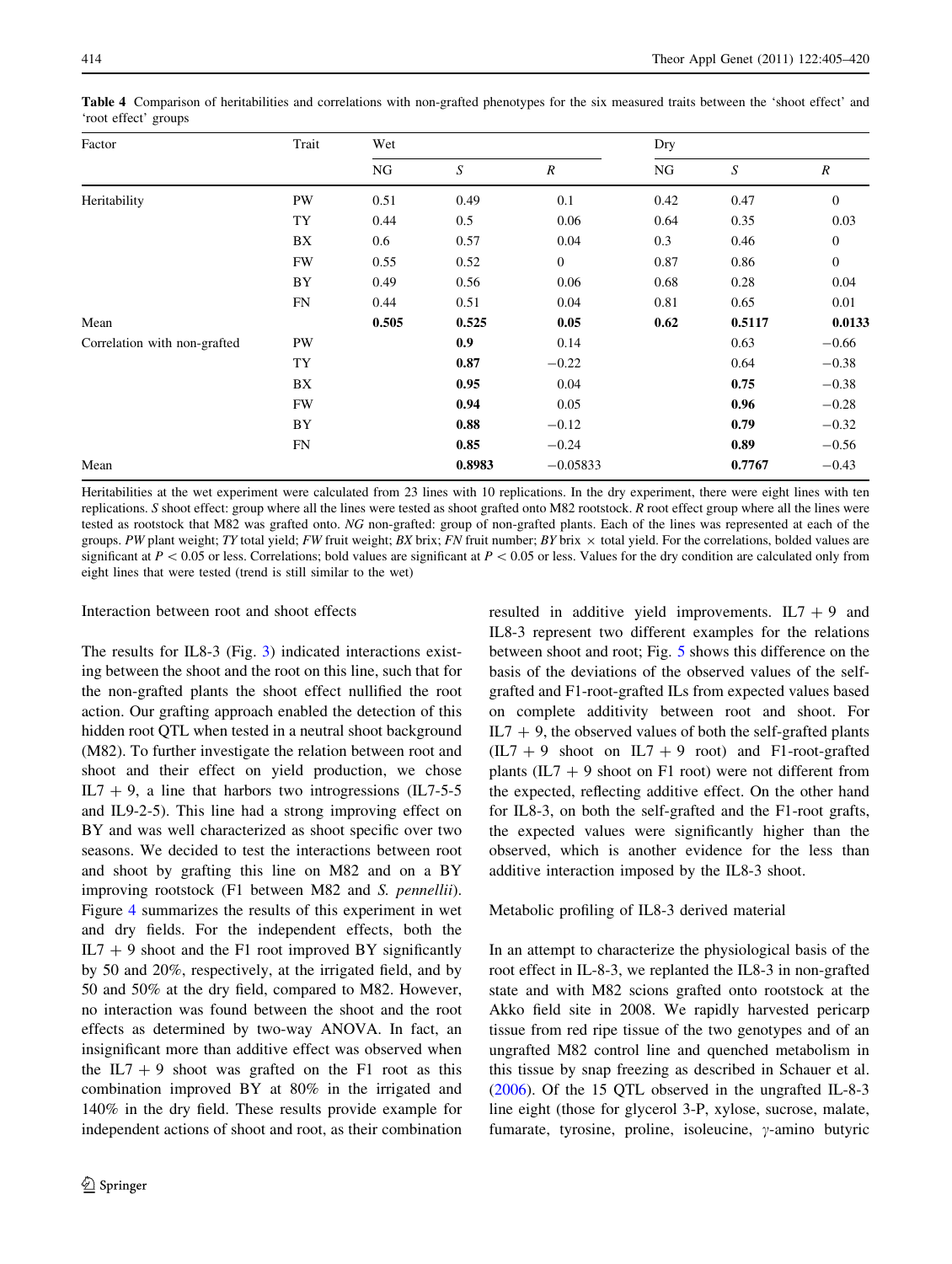<span id="page-10-0"></span>

Fig. 3 Reciprocal-grafting analysis of IL8-3 shoot and root effects on yield-related traits over four experiments. For all traits, empty bars represent a non-significant effect. Gray bars are significantly different from M82 at  $P < 0.05$ . \*Significance at  $P < 0.01$ ; \*\*Significance at  $P < 0.001$ . All the values are presented as percentage difference from

M82 grafted on itself. Root: root effect, shoot: shoot effect, NG: nongrafted effect. Black arrows indicate on the contrasting root effects. PW plant weight; TY total yield; FW fruit weight; BX Brix; FN fruit number;  $BY$  Brix  $\times$  total yield

acid (GABA) and  $\beta$ -alanine have been described previously, Schauer et al. [2006,](#page-15-0) [2008\)](#page-15-0). Of the 15 QTL observed in the homozygous IL, 7 were also observed, albeit at a lesser magnitude, in the pericarp of fruit harvested following grafting of a wild-type (M82) scion onto the IL rootstock ( $\beta$ -alanine, GABA, isoleucine, proline, threonine, valine and glycerol 3-phosphate) suggesting that these QTL were, at least partially, root determined (Fig. [6\)](#page-12-0).

## Discussion

#### Mode of inheritance of IL-QTL

The ILs were tested as homozygotes and heterozygotes (ILHs), thus facilitating the determination of the mode of inheritance of each QTL and the identification of overdominant QTL. Such an approach for dissecting traits that show heterosis has been demonstrated for rice (Xiao et al. [1995;](#page-15-0) Li et al. [2001\)](#page-14-0), tomato (Semel et al. [2006;](#page-15-0) Schauer et al. [2008\)](#page-15-0) and Arabidopsis (Lisec et al. [2009](#page-14-0)). Recent advances in understanding the molecular basis of heterosis have additionally been made by detailed large-scale studies of gene expression and epistasis in rice, maize and Arabidopsis (Li et al. [2001](#page-14-0); Hua et al. [2003](#page-14-0); Auger et al. [2004](#page-14-0); Vuylsteke et al. [2005](#page-15-0)). Partitioning QTL into categories according to their mode of inheritance allowed us to compare the distribution of the mode of inheritances among QTL for the different traits in relation to the direction of their effects (increasing or decreasing) compared to the control (M82). As reflected in Fig. [2](#page-7-0), reproductive traits (TY, BY, FN and FW) tended to show more overdominance among the increasing QTL than did the vegetative traits, BX and PW. This trend was true for the number of overdominant QTL as well as for the sum of their effects relative to the sum of the recessive, additive and dominant ones. A similar trend of more heterosis among reproductive traits has been reported by others (Hua et al. [2003;](#page-14-0) Mei et al. [2003](#page-15-0)) with respect to mid-parent heterosis. When comparing increasing and decreasing QTL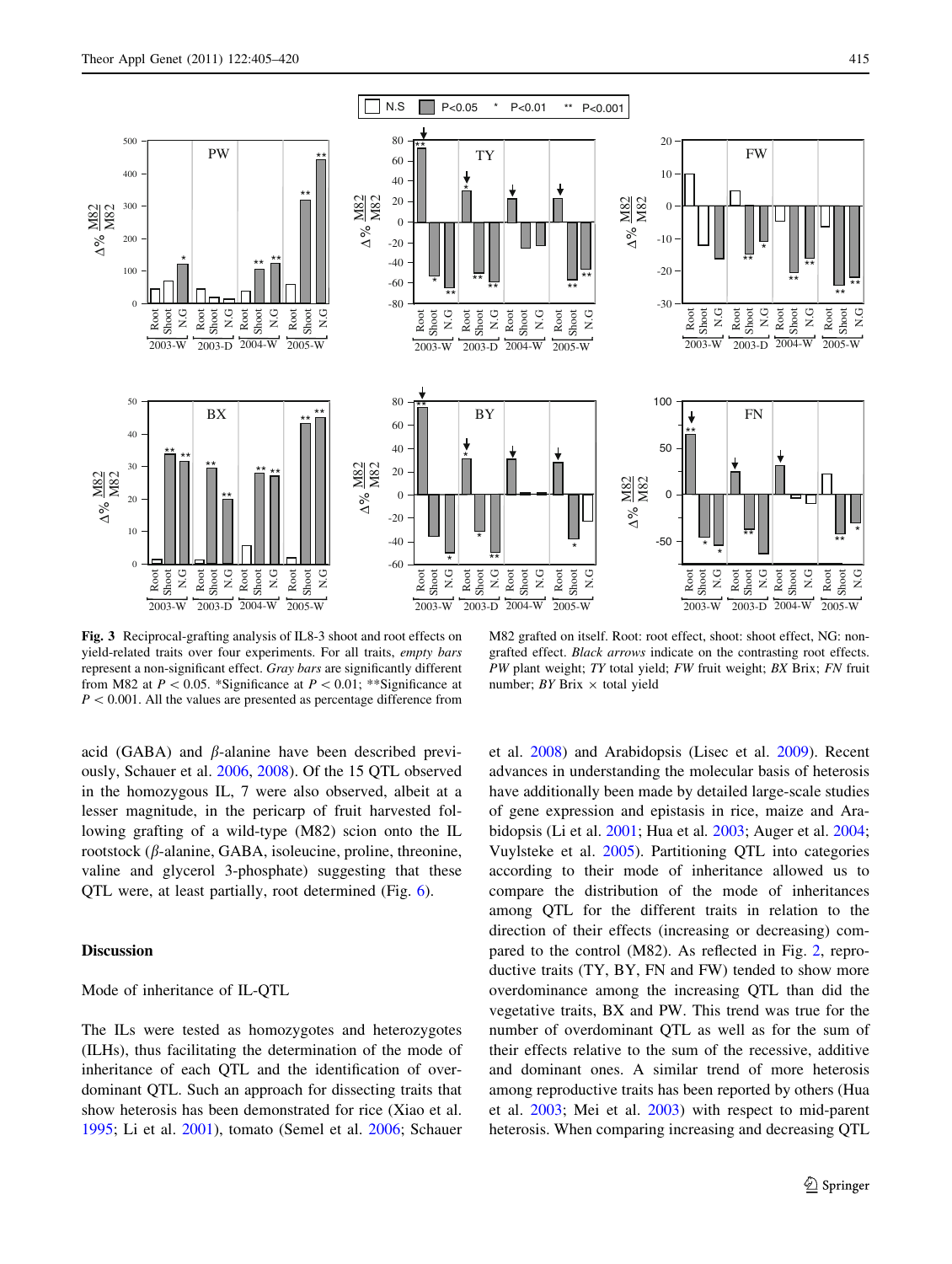<span id="page-11-0"></span>

Fig. 4 Analysis of IL7 + 9 shoot effect on Brix  $\times$  yield (BY) under the M82 and F1 rootstocks in wet and dry fields. Two-ways ANOVA for the IL7 + 9 shoot effect and the S.pennellii  $\times$  M82 root effect in the wet (a) and dry (b) experiments. Each combination was tested in 20 replications under each irrigation regime

among the reproductive traits, there was a clear difference: whereas most of the increasing QTL showed dominant or overdominant mode of inheritances, with the decreasing ones, most were recessive. This observation is important

from the breeding perspective; it suggests that most of the positive yield-related phenotypes represent a gain-offunction variation, while the negative QTL were mainly due to loss-of-function recessive variants. As breeders seek new sources of genetic variation, among them induced mutations, our results suggest that a variation resource that harbors mainly recessive mutations is unlikely to induce improvement in yield-related traits. However, natural wildspecies variation allows for the detection of rare dominant variants that will probably lead to better success in breeding projects.

Despite the many generations of selections for improved yield and increased fruit size in tomato, there are still reports of transgressive segregation for these traits in segregating populations of interspecific crosses (DeVicente and Tanksley [1993](#page-14-0); Tanksley and Nelson [1996](#page-15-0); Monforte et al. [1997](#page-15-0)). This is an indication of the existence of unused beneficial alleles in the wild parents that were lost during the process of domestication. Estimating the level of this phenomenon is important as a tool for predicting future progress in yield improvement using wild species. The number of increasing and decreasing QTL are presented in Fig. [2](#page-7-0), and the shape of the distribution in the whole population in Fig. [1.](#page-6-0) For both TY and FW, there is a nearly symmetrical distribution of these parameters in the dry field; the number of increasing QTL for TY was eight and the number of decreasing QTL was ten. For FW there were 14 increasing QTL and 13 decreasing. In the wet field more decreasing than increasing QTL were detected for both traits, but yet there is a considerable portion of significant transgressive variation. Such results provide strong support for the unused potential of exotic variation for improving yield-related traits.



Fig. 5 Additive and nonadditive interaction between shoot and root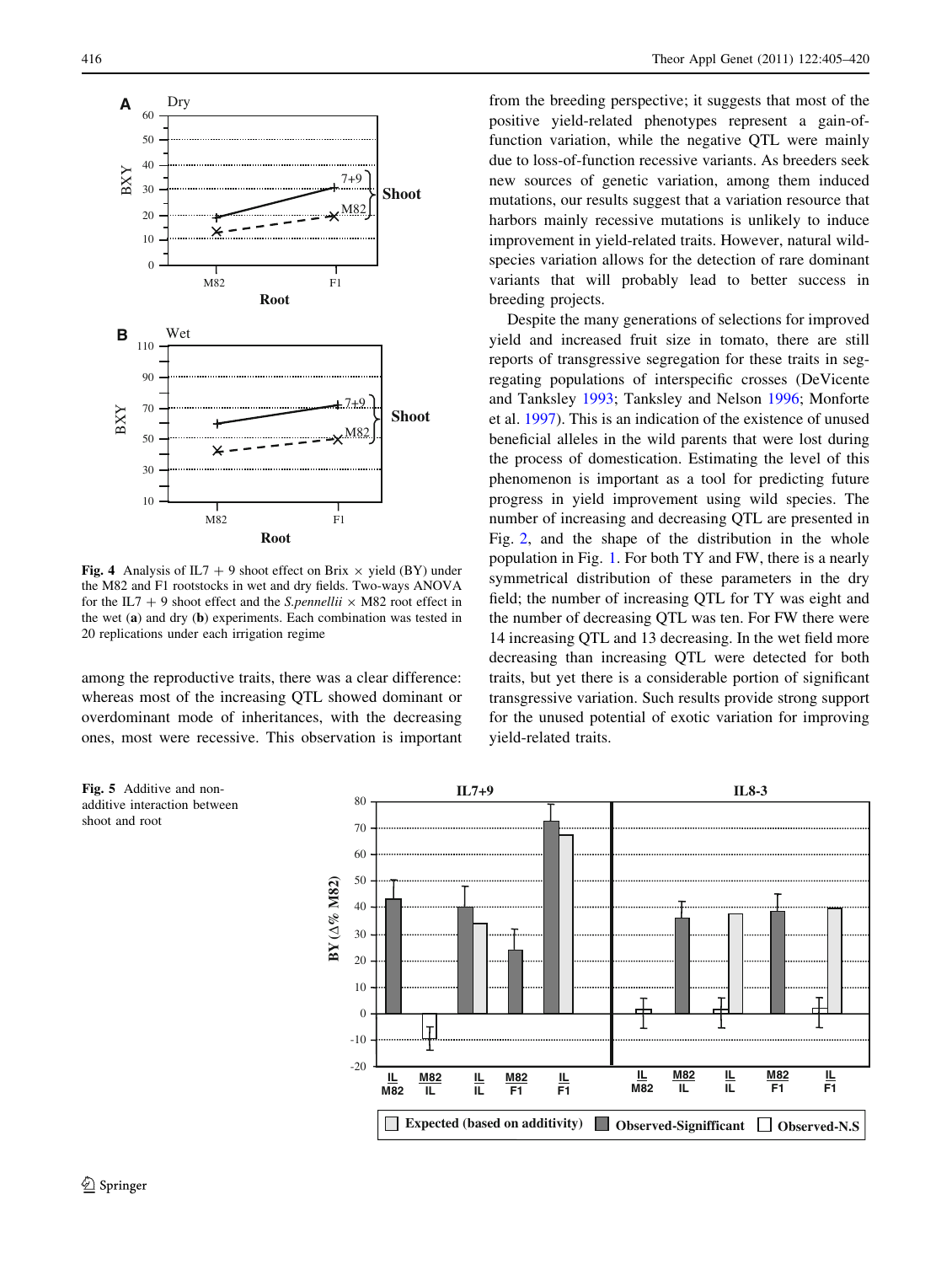<span id="page-12-0"></span>Fig. 6 Metabolite profiles in red fruits of grafting combination of IL 8-3 scion with M82 rootstock (M82:IL 8-3) and IL 8-3. Data are normalized with respect to the mean response calculated for M82 grafted and for M82 in each case. Values presented are the mean  $\pm$  SE of six replicates; values set with asterisk were determined by the  $t$  test to be significantly different  $(P<0.05)$ 



#### QTL across environments

Drought stress was manifested primarily in reduced development of vegetative and reproductive organs and resulted in lower values of yield-related traits (except for BX). If this environmental effect was acting equally on all phenotypes, we would expect to find similar CV values reflecting a proportional change in the variation and mean. However, this was not the case for most of the measured traits in this study. As presented in Table [1](#page-4-0), there was a reduction in the CV values (of genotype means, representing the genetic CV) for most traits (except BX and FW). This is an indication that the drought stress had a stronger impact on the ILs with the high phenotypic values, which resulted in a larger reduction of the phenotypic values for such lines. There is a long-held notion that selection for stress tolerance generally results in reduced productivity under favorable environments (Finley and

Wilkinson [1963](#page-14-0); Rosielle and Hambilon [1981\)](#page-15-0). However, in this study, the majority of QTL that were detected were either conserved across the wet and dry or were detected only in the wet field (Fig. [2](#page-7-0); Supplementary Table 1). Only a small number of QTL were detected as drought specific  $(\sim 15\%$  across all traits). These findings are in partial agreement with previous QTL studies in cotton and sorghum that were performed under wet and dry conditions (Tuinstra et al. [1997](#page-15-0); Saranga et al. [2001;](#page-15-0) Paterson et al. [2003](#page-15-0)) and additionally, perhaps, what would be anticipated from small-scale studies of genetic variance in tomato (Semel et al. [2006\)](#page-15-0). Altogether, it appears that at least in the tomato IL population, yield improvements under dry conditions were achieved mainly by the action of overdominant QTL that improve productivity, rather than QTL that provide physiological drought tolerance and, hence, there was no penalty for this drought tolerance under optimal conditions. In addition to this conservation of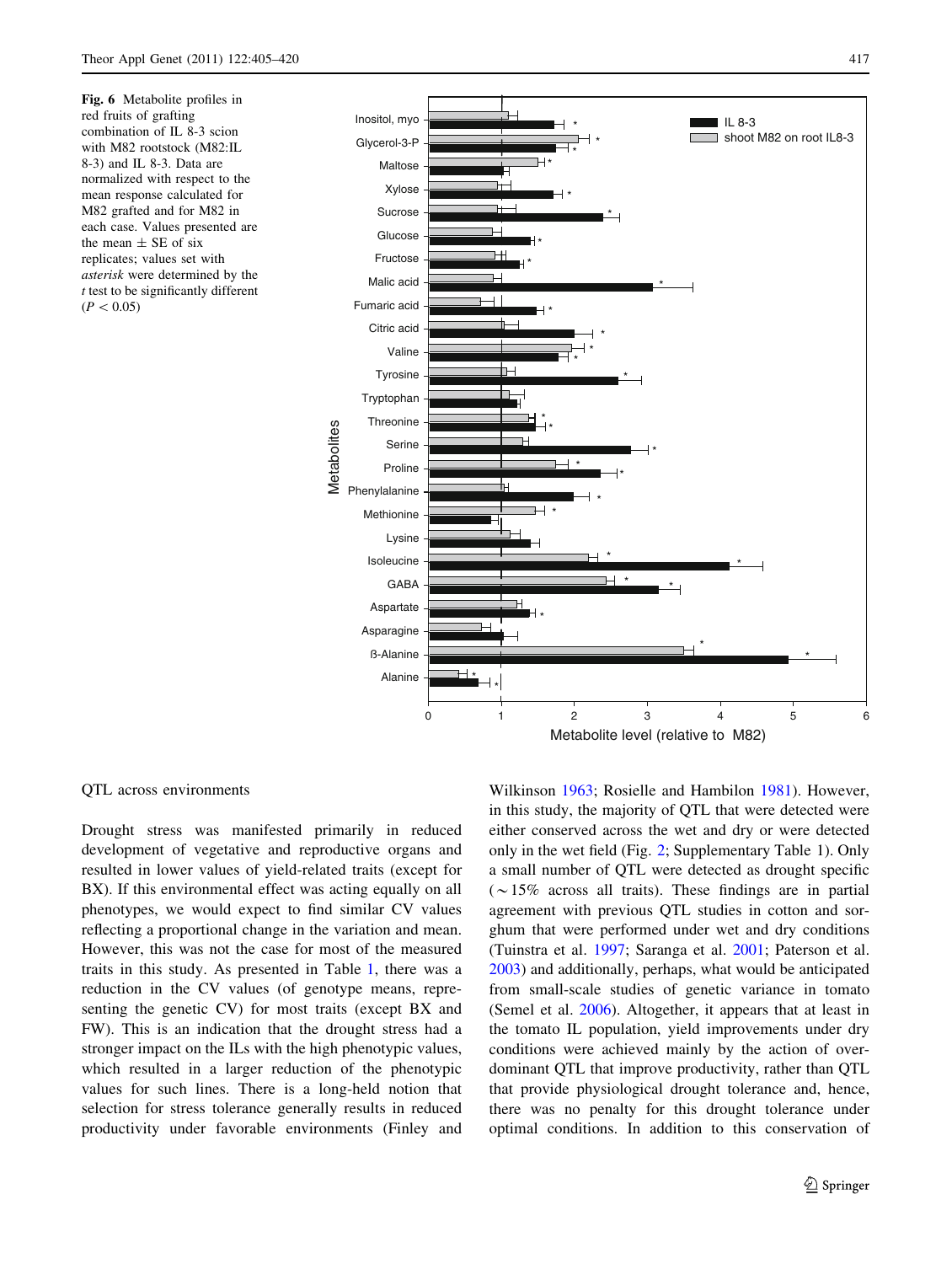detected QTL, which was also reflected in the high phenotypic correlations between dry and wet groups (Table [2](#page-5-0)c), we found that the correlations between traits were also highly conserved across the dry and wet environments. These sets of trait correlations represent a phenotypic network that is an important component in the characterization of any biological system. Such a comparison between networks across different environments, if performed using a wider range of phenotypic traits, can highlight new perspectives on organismal development. In all trials, we detected strong main factors of genotype and irrigation effects, as well as a very significant interaction between the two.

# Grafting as a tool for linking between root and shoot traits and uncovering hidden variation

The approach presented here to detect associations between root or shoot effects and yield-related phenotypes is based on the reciprocal grafting concept. This approach bypasses the need for destructive morphological and/or physiological characterization of roots (Tuberosa et al. [2002\)](#page-15-0) and thus enables a direct estimation of the associations between root or shoot traits and the resulting yield. While similar grafting approach was, however, recently employed in tomato to identify fruit loci controlling salt tolerance (Estañ et al. [2009](#page-14-0)), this did not implicity measure yield QTL since it only focussed on stressed conditions. It was furthermore restricted to a single harvest. However, it should be mentioned that since the root traits are not directly characterized, the conclusions are based on circumstantial evidence and do not provide an explanation for the physiological or developmental reason for the yield variation. Thus, the ability to distinguish between root- and shoot-related yield QTL, as presented here, provides a unique platform for further explorations of the physiological mode of the observed responses. Moreover, the root QTL that was identified in grafting experiments of IL8-3 represent concealed genetic variation (at least in the resolution of the IL population). In non-grafted plants, the effects of this root QTL was dominated by contrasting shoot QTL and, therefore, it could not be distinguished. By separating between these different QTL types (root and shoot) using the reciprocal grafting approach, we exposed the root QTL. As these root and shoot QTLs in IL8-3 most likely represent two independent loci, it would not be unreasonable to assume that the root QTL could be separated and detected through fine mapping experiment.

However, on a genome-wide level, the grafting approach has a clear advantage as it eliminates the need for considering epistatic or contrasting shoot effects, since all the root effect variation is analyzed under a uniform shoot background. These results also highlight the limitations

associated with whole-organism phenotyping: internal physiological interactions mask some of the variation that exists and this portion of the hidden variation can only be identified by high-resolution genetics or by high-resolution phenotyping techniques such as the grafting approach.

The strength of the QTL-grafting approach extends beyond the ability to identify shoot- or root-specific QTL. We demonstrate that this approach is also useful for exploring interactions between shoot and root effects. Grafting is routinely used to study physiological aspects of root/shoot cross talk, but the direct relation between such interactions and yield, as presented here, is unique. The analysis of  $IL7 + 9$  shoot under different root backgrounds provide an example for the additive effects of shoot and root to yield production, while the IL8-3 shoot effect was shown to be strongly epistatic. Such dissection of yield QTL can improve our ability to understand the mechanism in which they work and is an important step in the utilization of such QTL in breeding programs and in further research of the underlying genetic factors. The fact that the metabolite profiles of IL8-3 in grafted and non-grafted condition also revealed that some of the control of the metabolite content of the fruit is resident in the root is highly interesting. When the metabolites, which displayed this behavior, are evaluated, two trends become apparent. First, three of the seven metabolites,  $\beta$ -alanine, GABA and glycerol 3-phosphate, have been widely postulated to have signaling functions in plants. Secondly, six of the seven metabolites are amino acids, which are a highly important form of translocated carbon in tomato, and indeed previous studies in this species have demonstrated that they play an important role in whole plant carbon allocation. Thus while we cannot presently define the physiological mechanism or indeed relevance of these changes, they are highly consistent with the other data reported here.

## Breeding implications

The combined genetic and physiological approaches used in this study demonstrate the importance of multidimensional characterizations of QTL for the dissection of complex phenotypes such as yield. The fact that the yield analysis was performed, using the ILs, under different genetic situations (inbreds and hybrids) and under different environmental conditions (dry and wet), provided the means to determine the mode of inheritance and pattern of expression for each QTL. The further characterization of selected QTL using grafting is a step in understanding the way in which these QTL work. Localization of the effects to root or shoot, accompanied by testing specific interactions between root and shoot using grafting, can improve the ability to select for specific QTL for crop improvement and can be used as a good basis for implementation of a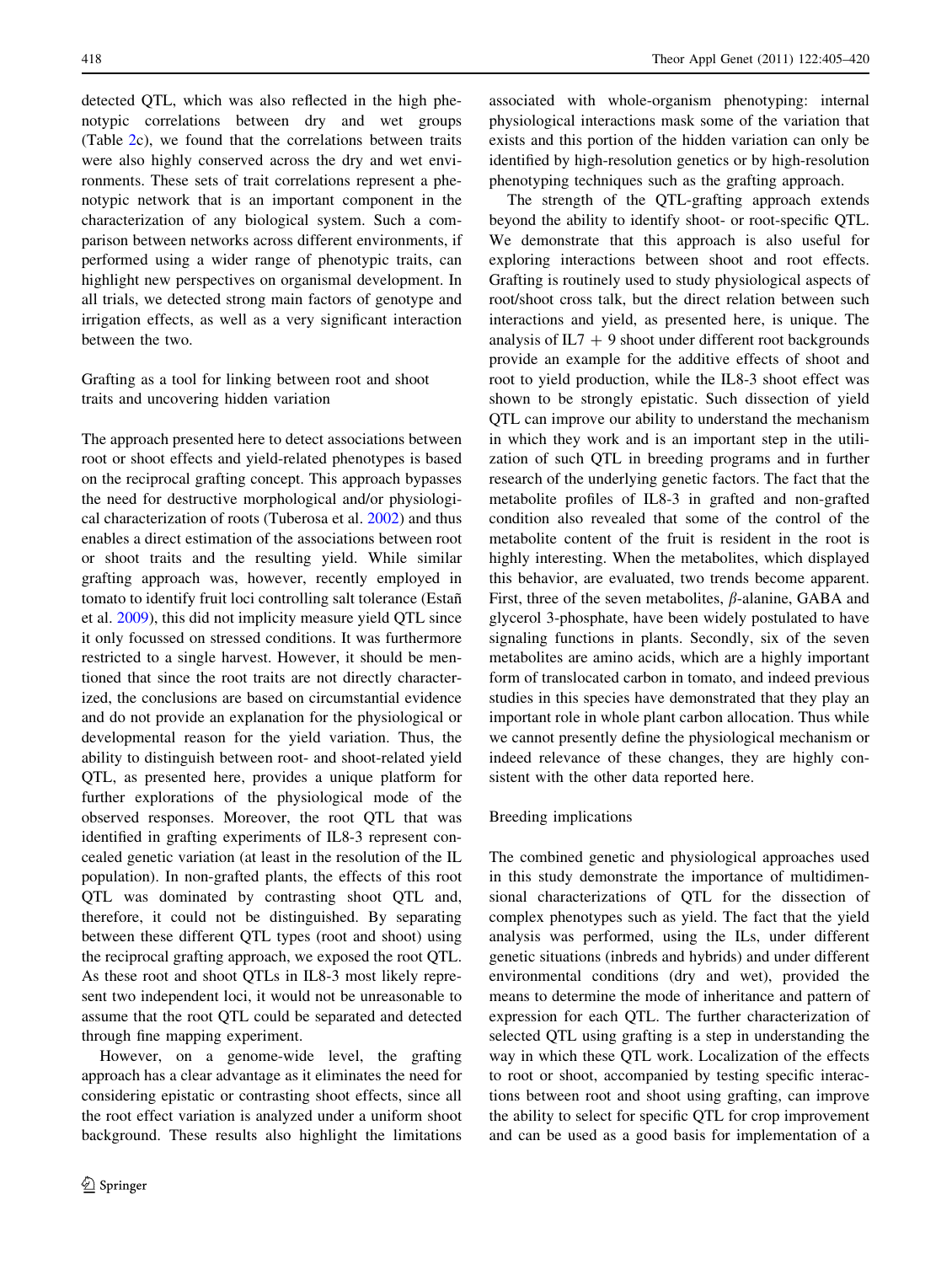<span id="page-14-0"></span>QTL pyramiding strategy to bring shoot and root-specific QTL that perform additively into the same line. Deposition of such detailed quantitative data into genomic databases such as the tomato QTL database [\(http://zamir.sgn.cornell.](http://zamir.sgn.cornell.edu/Qtl/Html/home.htm) [edu/Qtl/Html/home.htm\)](http://zamir.sgn.cornell.edu/Qtl/Html/home.htm) (Gur et al. 2004) enables the accumulation and organization of a wide range of phenotypes and, in so doing, creates a platform for more integrative forms of analysis. This should enable the discovery of higher levels of organization of complex systems and better utilization of such variation resources in breeding.

The methods and results presented here assisted us in addressing the question of whether it was possible to incorporate favorable wild-species QTL into genetic backgrounds that will outperform the leading varieties in the market (Gur and Zamir 2004). Using the yield-promoting ILs identified in this study, we followed a pyramiding strategy of three independent introgressions. The yield of hybrids parented by the pyramided genotypes was more than 50% higher than a control market leader variety, under both wet and dry field conditions, in six different environments. We showed that the pyramiding of independent yield-promoting segments can lead to novel varieties that reproducibly increase productivity relative to leading commercial genotypes under both normal cultivation conditions and the stress environment of drought.

Acknowledgments The Deutsche Forschungsgemeinschaft (DFG) is gratefully acknowledged for its financial support of the Trilateral project (Germany–Israel–Palestinian) ''Drought Tolerant Sun-Dried Tomatoes: A novel Product Based on Heterotic Natural Biodiversity'' (FE552/3-2) to SO, SS, BG, AM, TP, ARF and DZ.

Open Access This article is distributed under the terms of the Creative Commons Attribution Noncommercial License which permits any noncommercial use, distribution, and reproduction in any medium, provided the original author(s) and source are credited.

## References

- Ash C, Jasny BR, Malakoff DA, Sugden AM (2010) Feeding the future. Science 327:797–798
- Auger DL, Gray AD, Ream TS, Kato A, Coe EH et al (2004) Nonadditive gene expression in diploid and triploid hybrids of maize. Genetics 169:389–397
- Champoux M, Wang G, Sarkarung S, Mackill D, Otoole J et al (1995) Locating genes associated with root morphology and drought avoidance in rice via linkage to molecular markers. Theor Appl Genet 90:969–981
- DeVicente MC, Tanksley SD (1993) QTL analysis of transgressive segregation in an interspecific tomato cross. Genetics 134:585–596
- Diaz-Ruiz R, Torres AM, Satovic Z, Gutierrez MV, Cubero JI et al (2010) Validation of QTLs for Orobanche crenata resistance in faba bean (Vicia faba L.) across environments and generations. Theor Appl Genet 120:909–919
- Dunnet CW (1955) A multiple comparison procedure for comparing several treatments with a control. J Am Stat Assoc 50: 1096–1121
- Eshed Y, ZAMIR D (1995) An introgression line population of Lycopersicon pennellii in the cultivated tomato enables the identification and fine mapping of yield-associated QTL. Genetics 141:1147–1162
- Estañ MT, Martinez-Rodriguez MM, Perez-Alfocea F, Flowers TJ, Bolarin MC (2005) Grafting raises the salt tolerance of tomato through limiting the transport of sodium and chloride to the shoot. J Exp Bot 56:703–712
- Estañ MT, Villalta I, Bolarín MC, Carbonell EA, Asins MJ (2009) Identification of fruit yield loci controlling the salt tolerance conferred by solanum rootstocks. Theor Appl Genet 118:305–312
- Fedoroff NV, Battisti RN, Beachy RN, Cooper PJM, Fischhof CN et al (2010) Radically rethinking agriculture for the 21st century. Science 327:833–834
- Fernie AR, Trethewey RN, Krotzy AJ, Willmitzer L (2004) Metabolite profiling: from diagnostics to systems biology. Nat Rev Mol Cell Biol 5:763–769
- Finley KW, Wilkinson G (1963) The analysis of adaptation in a plantbreeding program. Aust J Agric Res 14:742–754
- Guingo E, Hebert Y, Charcosset A (1998) Genetic analysis of root traits in maize. Agronomie 18:225–235
- Gur A, Zamir D (2004) Unused natural variation can lift yield barriers in plant breeding. PLoS Biol 2:E245
- Gur A, Semel Y, Cahaner A, Zamir D (2004) Real-time QTL of complex phenotypes in tomato interspecific introgression lines. Trends Plant Sci 9:107–109
- Heaton EA, Flavell RB, Mascia PN, Thomas SR, Doehleman FG, Long SP (2008) Herbaceous energy crop development: recent progress and future prospects. Curr Opin Biotech 19:202–209
- Hoekenga OA, Maron LG, Pineros MA, Cancado GMA, Shaff J et al (2006) AtALMT1, which encodes a malate transporter, is identified as one of several genes critical for aluminium tolerance in Arabidopsis. Proc Natl Acad Sci USA 103:9738– 9743
- Hoisington D, Khairallah M, Reeves T, Ribaut JM, Skovmand B et al (1999) Plant genetic resources: what can they contribute toward increased crop productivity? Proc Natl Acad Sci USA 96:5937– 5943
- Hua J, Xing Y, Wu W, Xu C, Sun X et al (2003) Single-locus heterotic effects and dominance by dominance interactions can adequately explain the genetic basis of heterosis in an elite rice hybrid. Proc Natl Acad Sci USA 100:2574–2579
- Janhnke S, Menzel MI, Van Dusschoten D, Roeb GW, Buhler J et al (2009) Combined MRI-PET dissects dynamic changes in plant structures and functions. Plant J 69:534–544
- Kopka J, Schauer N, Krueger S, Birkemeyer C, Usadel B et al (2005) GMD@CSB.DB: the golm metabolome database. Bioinformatics 21:1635–1638
- Lebreton C, Lazicjancic V, Steed A, Pekic S, Quarrie S (1995) Identification of QTL for drought responses in maize and their use in testing causal relationships between traits. J Exp Bot 46:853–865
- Li ZK, Luo LJ, Mei HW, Wang DL, Shu QY et al (2001) Overdominant epistatic loci are the primary genetic basis of inbreeding depression and heterosis in rice. I. Biomass and grain yield. Genetics 158:1737–1753
- Lisec J, Schauer N, Kopka J, Willmitzer L, Fernie AR (2006) Gas chromatography mass spectrometry-based metabolite profiling in plants. Nat Protoc 1:387–396
- Lisec J, Steinfath M, Meyer RC, Selbig J, Melchinger AE, Willmitzer L, Altmann T (2009) Identification of heterotic metabolite QTL in Arabidopsis thaliana RIL and IL populations. Plant J 59: 777–788
- Mansur L, Lark K, Kross H, Oliveira A (1993) Interval mapping of quantitative trait loci for reproductive, morphological, and seed traits of soybean (glycine-max l). Theor Appl Genet 86:907–913